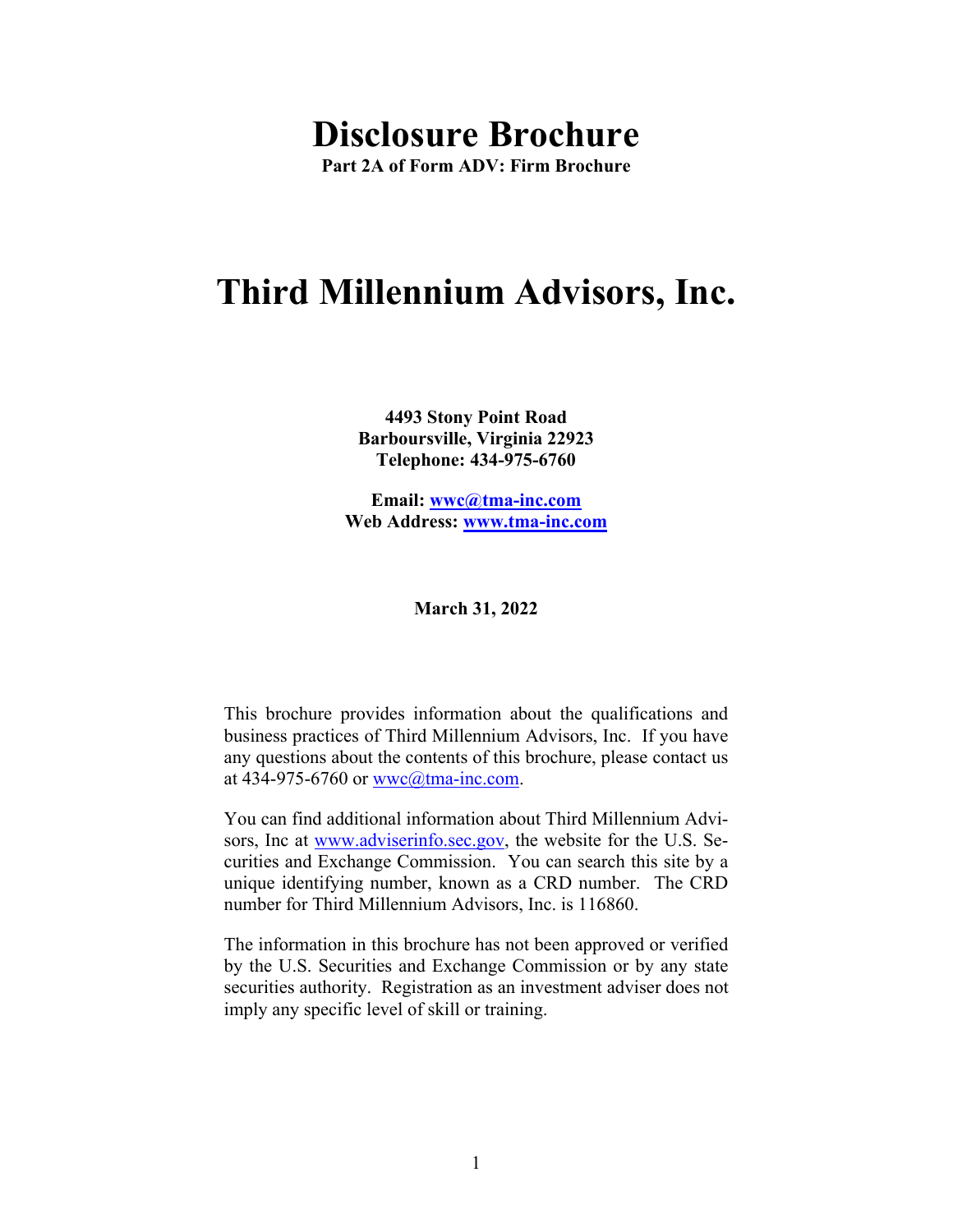# **2. Material Changes**

In this section, we discuss only the material changes that we have made since our last disclosure brochure, dated March 31, 2021.

Since March 31, 2021, we have made no material changes.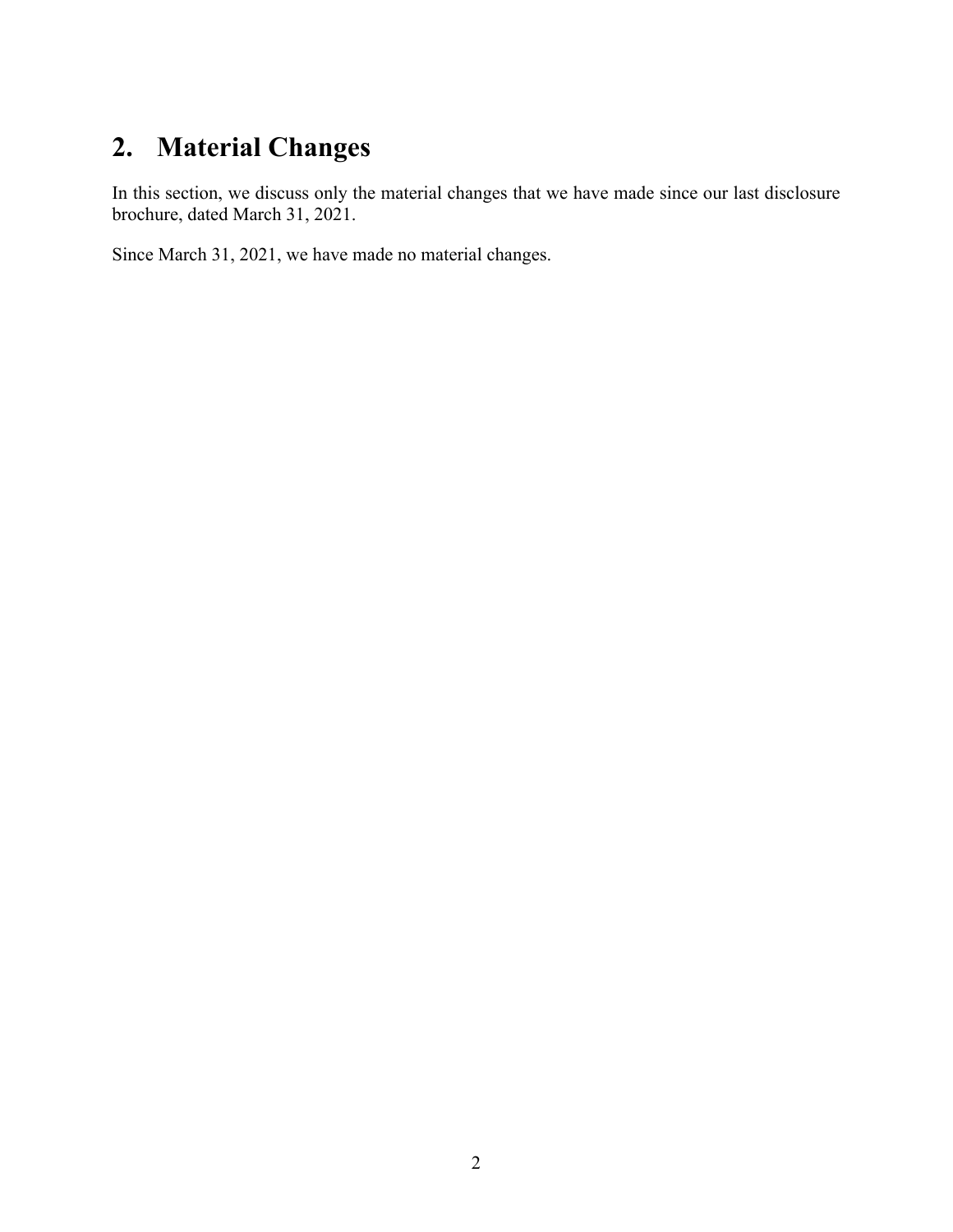# 3. Table of Contents

| 1.  |                                                                                            |
|-----|--------------------------------------------------------------------------------------------|
| 2.  |                                                                                            |
| 3.  |                                                                                            |
| 4.  |                                                                                            |
| 5.  |                                                                                            |
| 6.  |                                                                                            |
| 7.  |                                                                                            |
| 8.  |                                                                                            |
| 9.  |                                                                                            |
| 10. |                                                                                            |
| 11. | Code of Ethics, Participation or Interest in Client Transactions, and Personal Trading  13 |
| 12. |                                                                                            |
| 13. |                                                                                            |
| 14. |                                                                                            |
| 15. |                                                                                            |
| 16. |                                                                                            |
| 17. |                                                                                            |
| 18. |                                                                                            |
| 19. |                                                                                            |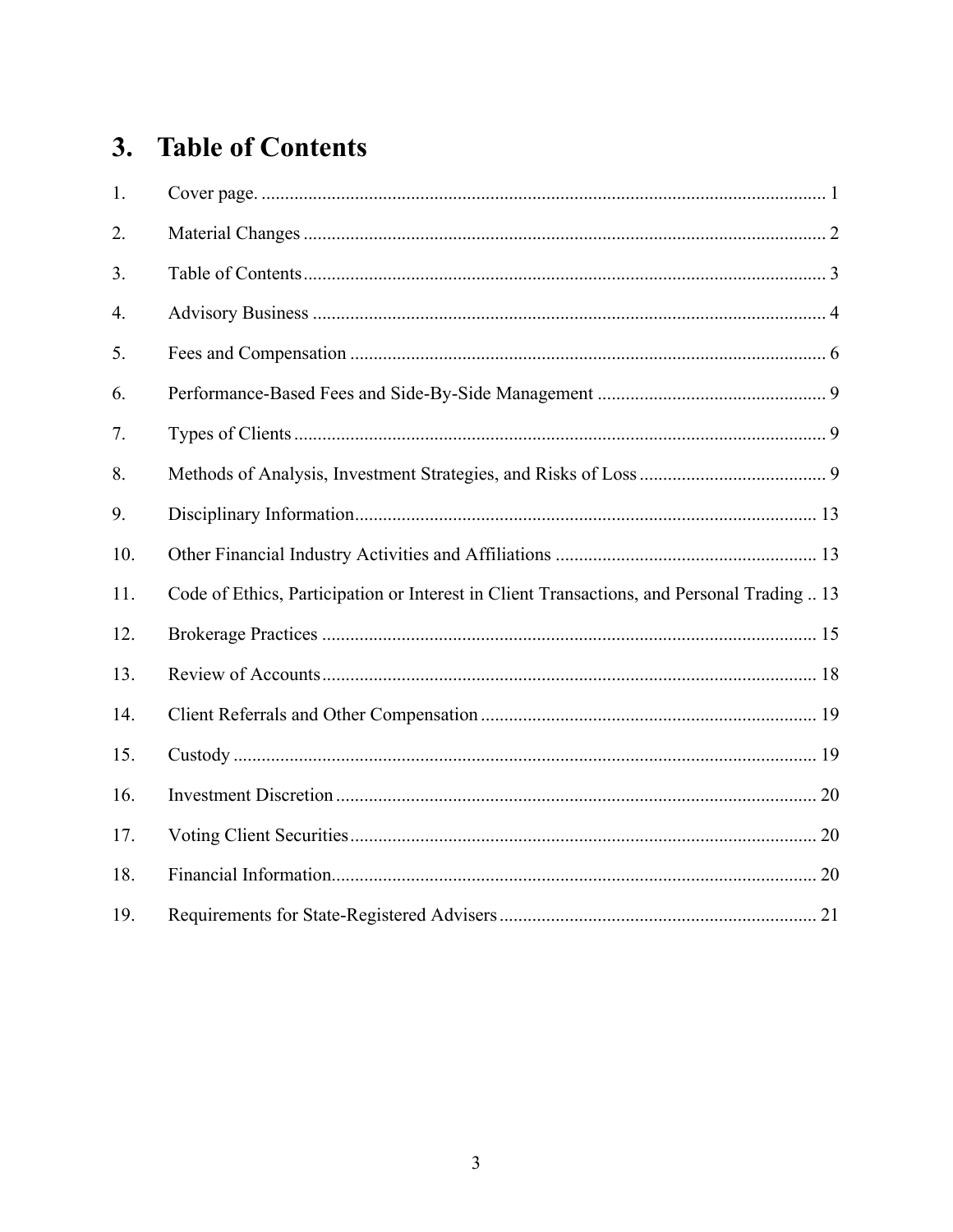# **4. Advisory Business**

Third Millennium Advisors, Inc is a state-registered investment adviser with its principal place of business located in Virginia. Third Millennium Advisors, Inc began conducting business in 1997.

Listed below are the firm's principal shareholders (i.e., those individuals and/or entities controlling 25% or more of this company).

William Wesley Cameron, President

Third Millennium Advisors, Inc offers the following advisory services to our clients:

#### **Investment Supervisory Services ("ISS") Individual Portfolio Management**

Our firm provides continuous advice to a client regarding the investment of client funds based on the individual needs of the client. Through personal discussions in which goals and objectives based on a client's particular circumstances are established, we develop a client's personal investment policy and create and manage a portfolio based on that policy. During our datagathering process, we determine the client's individual objectives, time horizons, risk tolerance, and liquidity needs. As appropriate, we also review and discuss a client's prior investment history, as well as family composition and background.

We manage these advisory accounts on a discretionary basis. Account supervision is guided by the client's stated objectives (i.e., maximum capital appreciation, growth, income, or growth and income), as well as tax considerations. Clients may impose reasonable restrictions on investing in certain securities, types of securities, or industry sectors.

Our investment recommendations are not limited to any specific product or service offered by a broker-dealer or insurance company and will generally include advice regarding the following securities:

- Exchange-listed securities
- Securities traded over-the-counter
- Foreign issuers
- Warrants
- Corporate debt securities (other than commercial paper)
- Commercial paper
- Certificates of deposit
- Municipal securities
- Variable life insurance
- Variable annuities
- Mutual fund shares
- United States governmental securities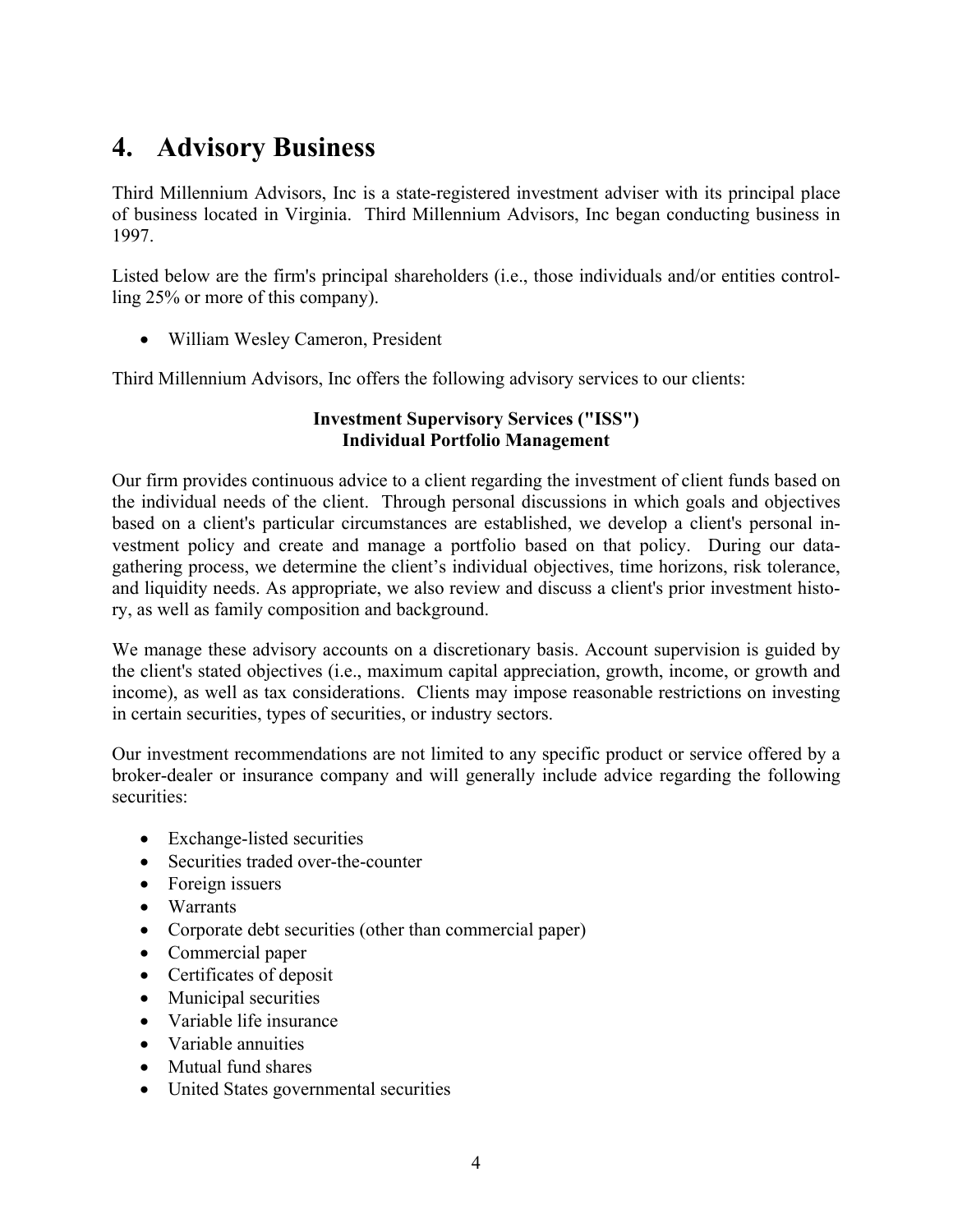- Options contracts on securities
- Futures contracts on intangibles
- Interests in partnerships investing in real estate
- Interests in partnerships investing in oil and gas interests

Because some types of investments involve certain additional degrees of risk, they will only be implemented/recommended when consistent with the client's stated investment objectives, tolerance for risk, liquidity, and suitability.

#### **Financial Planning**

We provide financial planning services. Financial planning is a comprehensive evaluation of a client's current and future financial state by using currently known variables to estimate future cash flows, asset values and withdrawal plans. Through the financial planning process, all questions, information, and analysis are considered as they impact and are impacted by the entire financial and life situation of the client. In addition to securities related advice, the financial plan may include general non-securities advice on topics that may include tax and budgetary planning, estate planning, and business planning. Clients purchasing this service receive a written report that provides the client with a detailed financial plan designed to assist the client achieve his or her financial goals and objectives.

In general, the financial plan can address any or all of the following areas:

- **Personal**: We review family records, budgeting, personal liability, estate information and financial goals.
- **Tax and Cash Flow**: We analyze the client's income tax and spending and planning for past, current, and future years, and then we illustrate the impact of various investments on the client's current income tax and future tax liability.
- **Investments**: We analyze investment alternatives and their effect on the client's portfolio.
- **Insurance**: We review existing insurance policies to ensure proper coverage for life, health, disability, long term care, liability, home, and automobile.
- **Retirement**: We analyze current strategies and investment plans to help the client achieve his or her retirement goals.
- **Death and Disability**: We review the client's cash needs at death, income needs of surviving dependents, estate planning and disability income.
- **Long Term Care**: We assist the client in assessing and developing strategies for managing long term care needs, considering as appropriate: providers of long term care services, different ways to pay for long term care costs, elder law, Medicare, and Medicaid.
- **Estate**: We assist the client in assessing and developing long term estate planning strategies, considering as appropriate: trusts, wills, estate taxes, powers of attorney, and asset protection plans.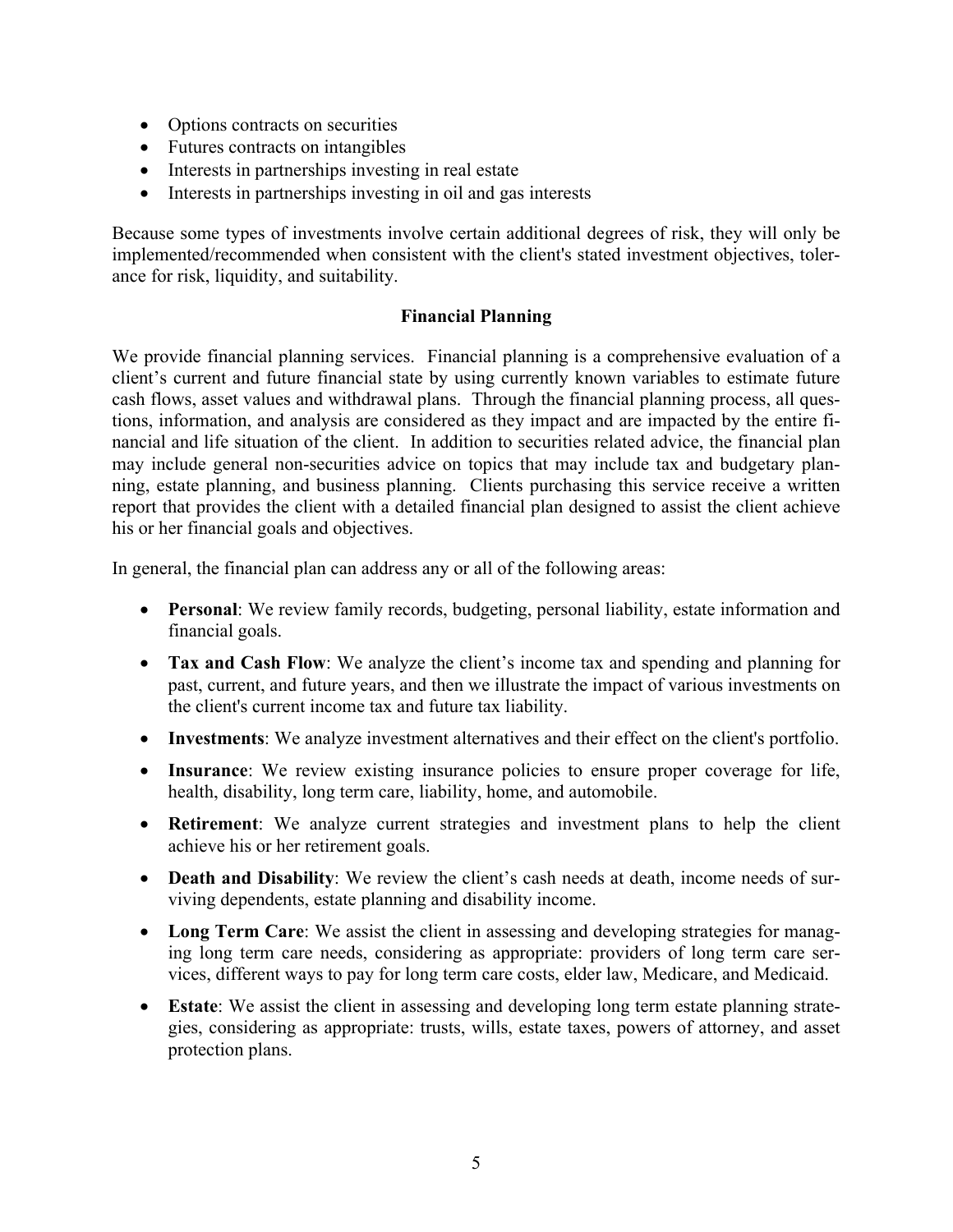We gather required information through in-depth personal interviews. Information gathered includes the client's current financial status, tax status, future goals, investment return objectives and attitudes towards risk. We carefully review documents supplied by the client, including a questionnaire completed by the client, and prepare a written report. Should the client choose to implement the recommendations contained in the plan, we suggest the client work closely with his/her attorney, accountant, insurance agent, and/or stockbroker. Implementation of financial plan recommendations is entirely at the client's discretion.

Typically, the financial plan is presented to the client within six months of the contract date, provided that all information needed to prepare the financial plan has been promptly provided.

Financial Planning recommendations are not limited to any specific product or service offered by a broker-dealer or insurance company. All recommendations are of a generic nature.

#### **Consulting Services**

Clients can also receive investment advice on a more focused basis. This may include advice on only an isolated area(s) of concern such as estate planning, retirement planning, or any other specific topic. We also provide specific consultation and administrative services regarding investment and financial concerns of the client.

Consulting recommendations are not limited to any specific product or service offered by a broker-dealer or insurance company. All recommendations are of a generic nature.

#### **Amount of Managed Assets**

As of December 31, 2021, we managed \$32,790,343 of clients' assets on a discretionary basis and \$0 of clients' assets on a non-discretionary basis.

### **5. Fees and Compensation**

#### **Investment Supervisory Services ("ISS") Individual Portfolio Management Fees**

The annualized fee for Investment Supervisory Services is charged as a percentage of assets under management, according to the following schedule:

### **Assets Under Management Annual Fee**

| Under \$250,000            | $1.00\%$   |
|----------------------------|------------|
| \$250,000 to \$1,000,000   | $0.75\%$   |
| \$1,000,000 to \$3,000,000 | $0.50\%$   |
| Above \$3,000,000          | Negotiable |

The fee for Investment Supervisory Services is billed quarterly in arrears. The fee is based on the value of the assets under management at the end of the quarter. The client may select to have the fee deducted from an account or to be billed for the fee.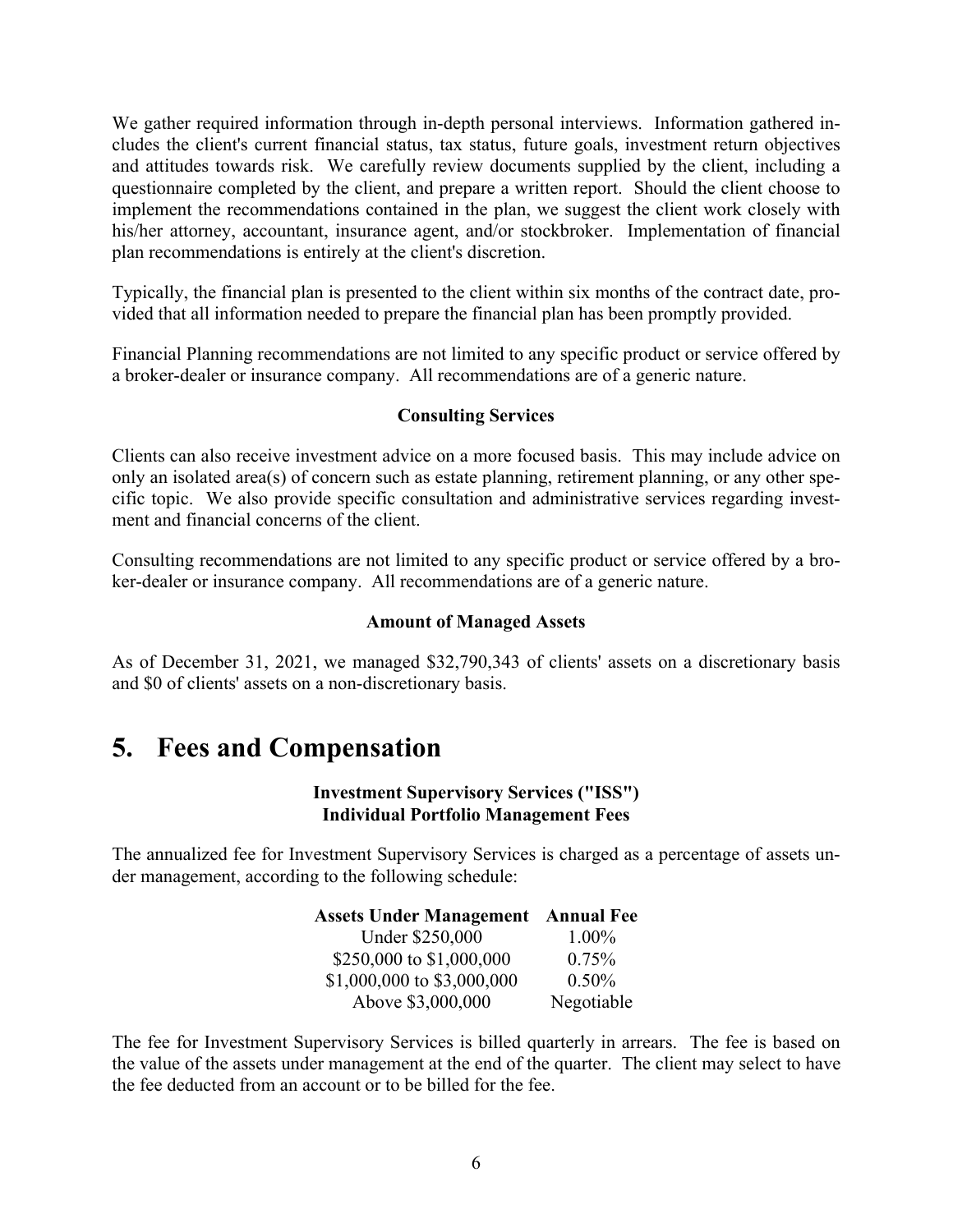A minimum of \$250,000 of assets under management is required for this service. This account size may be negotiable under certain circumstances. Third Millennium Advisors, Inc may group certain related client accounts for the purposes of achieving the minimum account size and determining the annualized fee.

**Limited Negotiability of Advisory Fees**: Although Third Millennium Advisors, Inc has established the aforementioned fee schedule(s), we retain the discretion to negotiate alternative fees on a client-by-client basis. Client facts, circumstances and needs are considered in determining the fee schedule. These include the complexity of the client, assets to be placed under management, anticipated future additional assets, related accounts, portfolio style, account composition, and reports among other factors. The specific annual fee schedule is identified in the contract between the adviser and each client.

Discounts, not generally available to our advisory clients, may be offered to family members and friends of associated persons of our firm.

#### **Financial Planning Fees**

Third Millennium Advisors, Inc's Financial Planning fee is determined based on the nature of the services being provided and the complexity of each client's circumstances. All fees are agreed upon prior to entering into a contract with any client.

Our Financial Planning fees may be calculated and charged on a fixed fee basis, typically ranging from \$500 to \$5,000, depending on the specific arrangement reached with the client. In this case, we may request a retainer upon completion of our initial fact-finding session with the client. However, advance payment will never exceed \$500 for work that will not be completed within six months. The balance is due upon completion of the plan.

Our Financial Planning fees may be calculated and charged on an hourly basis, ranging from \$100 to \$300 per hour. Although the length of time it will take to provide a Financial Plan will depend on each client's personal situation, we will provide an estimate for the total hours at the start of the advisory relationship. In this case, the client is billed in arrears on a monthly basis as earned.

#### **Consulting Services Fees**

Third Millennium Advisors, Inc's Consulting Services fee is determined based on the nature of the services being provided and the complexity of each client's circumstances. All fees are agreed upon prior to entering into a contract with any client.

Our Consulting Services fees are calculated and charged on an hourly basis, ranging from \$100 to \$300 per hour. An estimate for the total hours is determined at the start of the advisory relationship. The client is billed in arrears on a monthly basis as earned.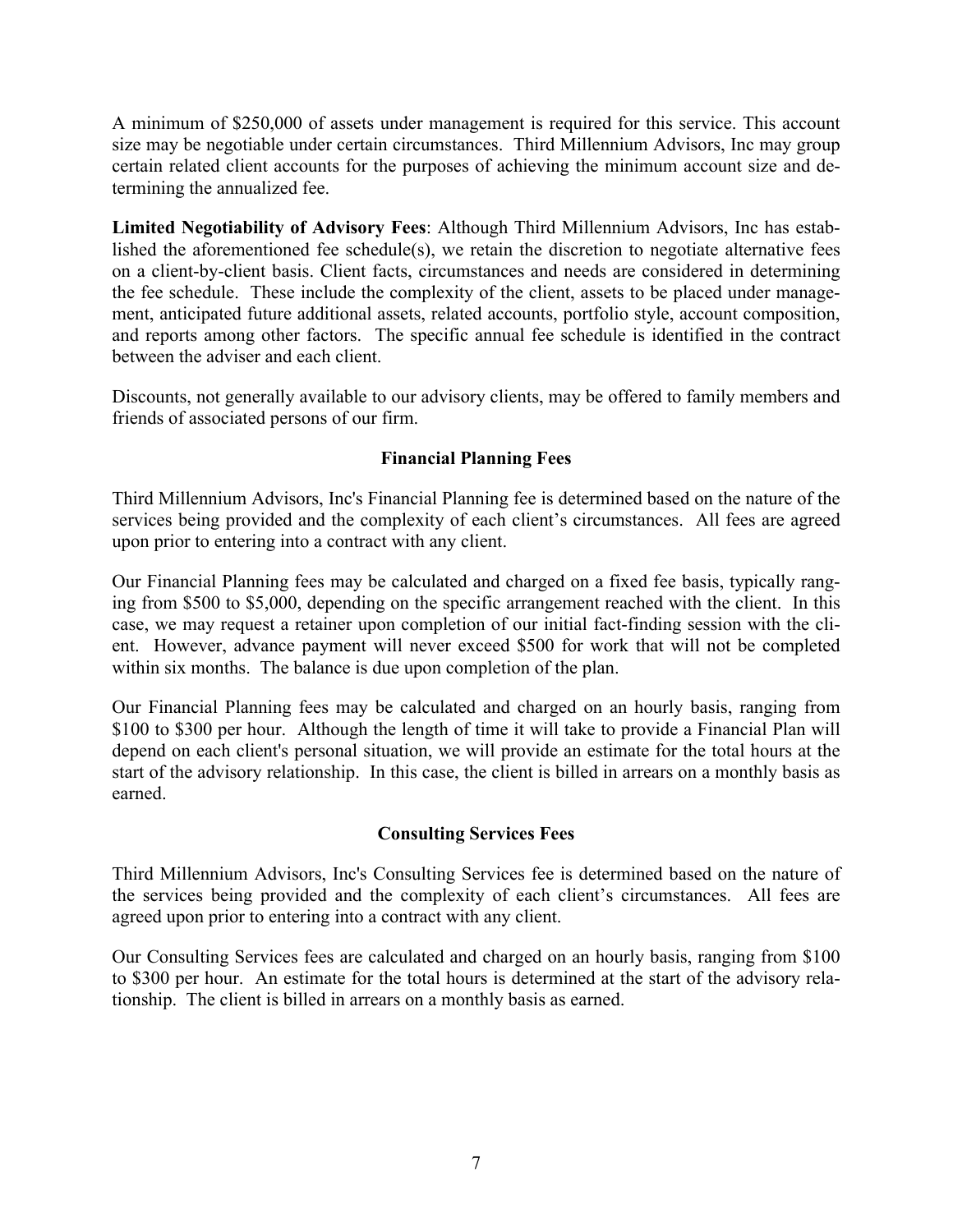#### **General Information**

**Termination of the Advisory Relationship**: A client agreement may be canceled at any time by either party for any reason upon receipt of 30 days written notice. Upon termination of any account, any prepaid, unearned fees will be promptly refunded.

**Mutual Fund Fees**: All fees paid to Third Millennium Advisors, Inc for investment advisory services are separate and distinct from the fees and expenses charged by mutual funds and/or ETFs to their shareholders. These fees and expenses are described in each fund's prospectus. These fees will generally include a management fee, other fund expenses, and a possible distribution fee. If the fund also imposes sales charges, a client may pay an initial or deferred sales charge. A client could invest in a mutual fund directly, without our services. In that case, the client would not receive the services provided by our firm which are designed, among other things, to assist the client in determining which mutual fund or funds are most appropriate to each client's financial condition and objectives. Accordingly, the client should review both the fees charged by the funds and our fees to fully understand the total amount of fees to be paid by the client and to thereby evaluate the advisory services being provided.

**Wrap Fee Programs and Separately Managed Account Fees**: Clients participating in separately managed account programs may be charged various program fees in addition to the advisory fee charged by our firm. Such fees may include the investment advisory fees of the independent advisers, which may be charged as part of a wrap fee arrangement. In a wrap fee arrangement, clients pay a single fee for advisory, brokerage and custodial services. Client's portfolio transactions may be executed without commission charge in a wrap fee arrangement. In evaluating such an arrangement, the client should also consider that, depending upon the level of the wrap fee charged by the broker-dealer, the amount of portfolio activity in the client's account, and other factors, the wrap fee may or may not exceed the aggregate cost of such services if they were to be provided separately. We will review with clients any separate program fees that may be charged to clients.

**Additional Fees and Expenses**: In addition to our advisory fees, clients are also responsible for the fees and expenses charged by the custodian and the broker/dealer holding each account. These fees include, but not limited to, transaction fees charged by the broker/dealer on transactions that an independent investment manager effects in the client's account(s). Please refer to the Brokerage Practices section for additional information.

**Grandfathering of Minimum Account Requirements**: Pre-existing advisory clients are subject to Third Millennium Advisors, Inc's minimum account requirements and advisory fees in effect at the time the client entered into the advisory relationship. Therefore, our firm's minimum account requirements will differ among clients.

**ERISA Accounts**: Third Millennium Advisors, Inc is deemed to be a fiduciary to advisory clients that are employee benefit plans pursuant to the Employee Retirement Income and Securities Act ("ERISA"). Third Millennium Advisors, Inc is also deemed to be a fiduciary for individual retirement accounts (IRAs) regulations under the Internal Revenue Code of 1986 (the "Code"). As such, our firm is subject to specific duties and obligations under ERISA and the Internal Revenue Code that include among other things, restrictions concerning certain forms of compensa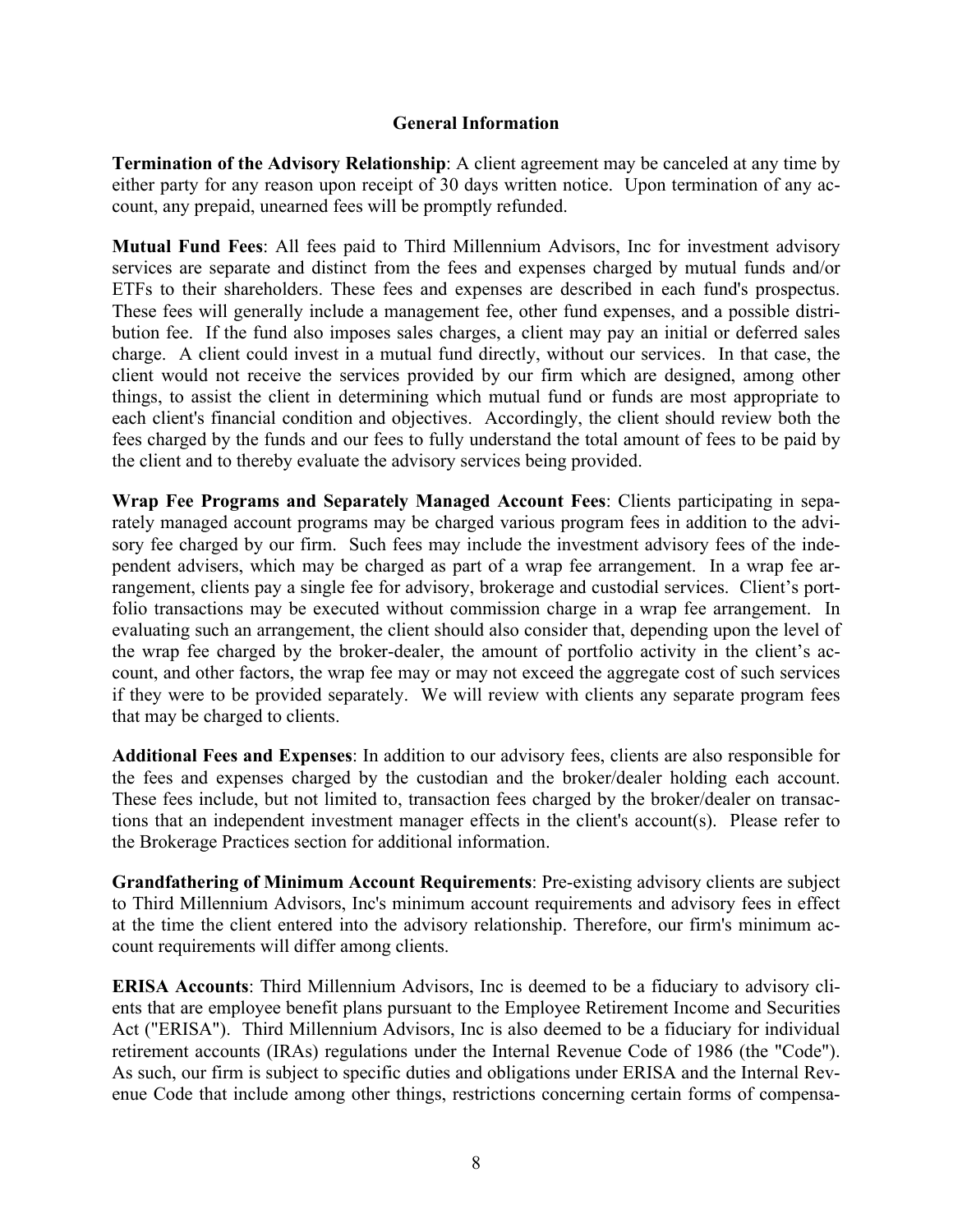tion. To avoid engaging in prohibited transactions, Third Millennium Advisors, Inc may only charge fees for investment advice about products for which our firm and/or our related persons do not receive any commissions or 12b-1 fees, or conversely, Third Millennium Advisors, Inc. must offset its advisory fees by the 12b-1 fees paid to our firm and/or our related persons for these products.

**Advisory Fees in General**: Clients should note that similar advisory services may (or may not) be available from other registered (or unregistered) investment advisers for similar or lower fees.

**Limited Prepayment of Fees**: Under no circumstances do we require or solicit payment of fees in excess of \$500 more than six months in advance of services rendered.

### **6. Performance-Based Fees and Side-By-Side Management**

Third Millennium Advisors, Inc does not charge performance-based fees.

# **7. Types of Clients**

Third Millennium Advisors, Inc provides advisory services to the following types of clients:

- Individuals (other than high net worth individuals)
- High net worth individuals

As previously disclosed in the Fees and Compensation section, our firm has established certain minimum requirements to initiate an account and to maintain an account. We base these requirements on the nature of the service(s) being provided. For a more detailed understanding of those requirements, please review the disclosures provided in each applicable service.

### **8. Methods of Analysis, Investment Strategies, and Risks of Loss**

#### **Methods of Analysis**

We use the following methods of analysis in formulating our investment advice and/or managing client assets:

**Fundamental Analysis:** We attempt to measure the intrinsic value of a security by looking at economic and financial factors (including the overall economy, industry conditions, and the financial condition and management of the company itself) to determine if the company is underpriced (indicating it may be a good time to buy) or overpriced (indicating it may be time to sell).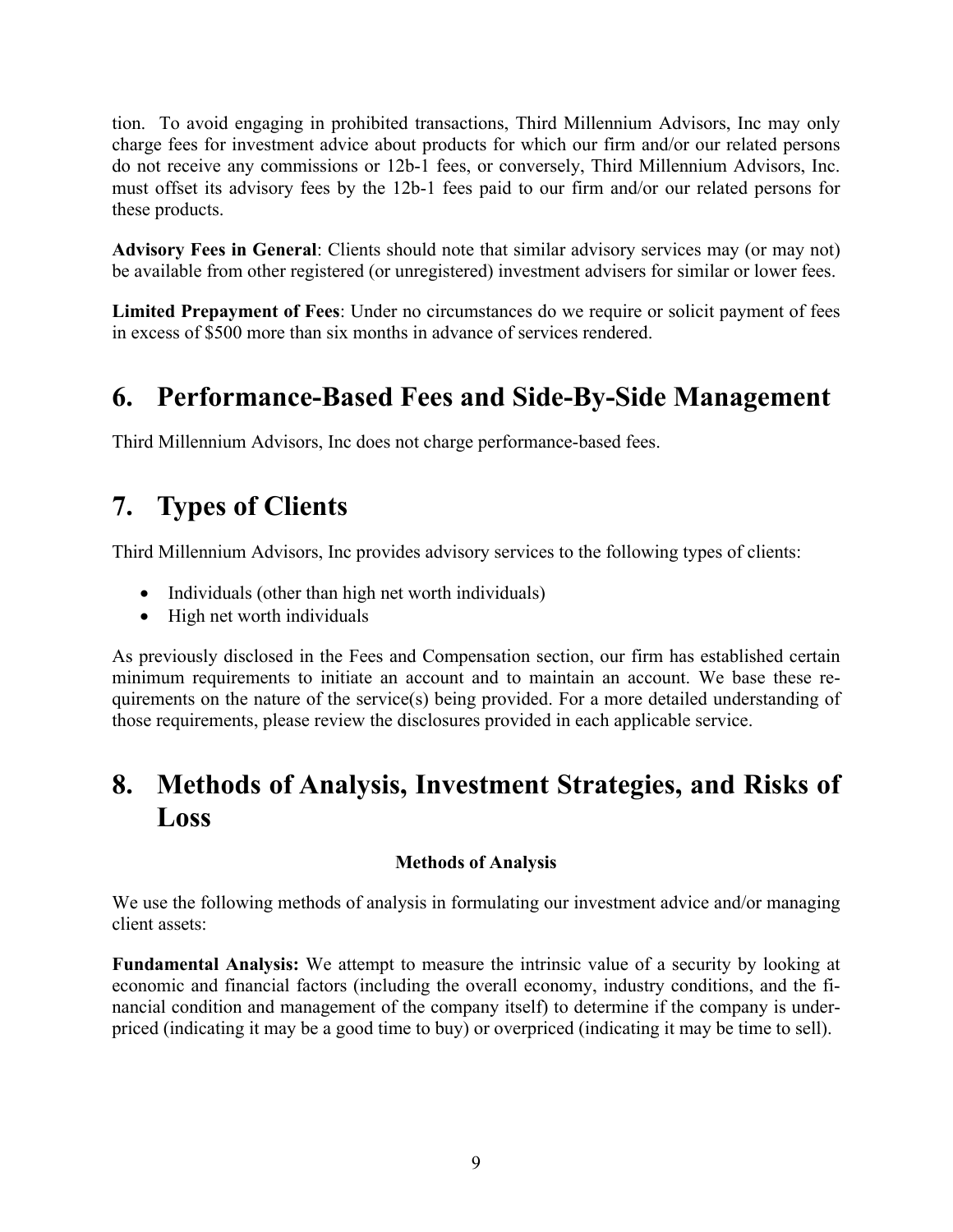Fundamental analysis does not attempt to anticipate market movements. This presents a potential risk, as the price of a security can move up or down along with the overall market regardless of the economic and financial factors considered in evaluating the stock.

**Technical Analysis:** We analyze past market movements and apply that analysis to the present in an attempt to recognize recurring patterns of investor behavior and potentially predict future price movement.

Technical analysis does not consider the underlying financial condition of a company. This presents a risk in that a poorly managed or financially unsound company may underperform regardless of market movement.

**Quantitative Analysis:** We use mathematical models in an attempt to obtain more accurate measurements of a company's quantifiable data (for example the share price of the company's stock or its earnings per share) and predict changes to that data.

A risk in using quantitative analysis is that the models used may be based on assumptions that prove to be incorrect.

**Qualitative Analysis:** We subjectively evaluate non-quantifiable factors such as quality of management, labor relations, and strength of research and development. These factors are not readily subject to measurement, but they can have a significant impact on future share prices and investment values.

A risk is using qualitative analysis is that our subjective judgment may prove incorrect.

**Asset Allocation:** Rather than focusing primarily on securities selection, we attempt to identify an appropriate ratio of securities, fixed income, and cash suitable to the client's investment goals and risk tolerance.

A risk of asset allocation is that the client may not participate in sharp increases in a particular security, industry or market sector. Another risk is that the ratio of securities, fixed income, and cash will change over time due to stock and market movements and, if not corrected, will no longer be appropriate for the client's goals.

**Mutual Fund and/or ETF Analysis:** We look at the experience and track record of the manager of the mutual fund or ETF in an attempt to determine if that manager has demonstrated an ability to invest over a period of time and in different economic conditions. We also look at the underlying assets in a mutual fund or ETF in an attempt to determine if there is significant overlap in the underlying investments held in another fund(s) in the client's portfolio. We also monitor the funds or ETFs in an attempt to determine if they are continuing to follow their stated investment strategy.

A risk of mutual fund and/or ETF analysis is that, as in all securities investments, past performance does not guarantee future results. A manager who has been successful may not be able to replicate that success in the future. In addition, as we do not control the underlying investments in a fund or ETF, managers of different funds held by the client may purchase the same security, increasing the risk to the client if that security were to fall in value. There is also a risk that a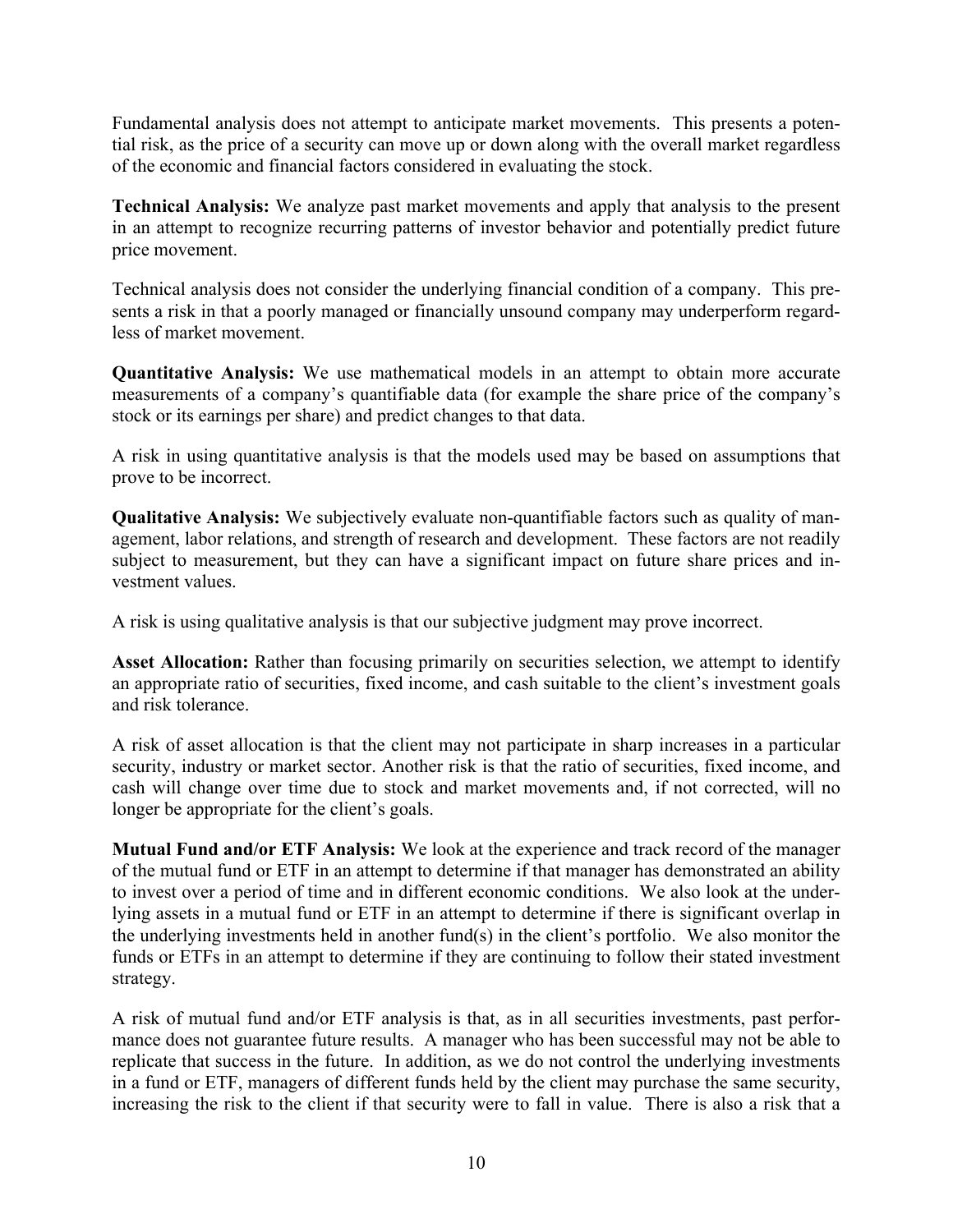manager may deviate from the stated investment mandate or strategy of the fund or ETF, which could make the holding(s) less suitable for the client's portfolio.

**Risks for all forms of analysis:** Our securities analysis methods rely on the assumption that the companies whose securities we purchase and sell, the rating agencies that review these securities, and other publicly-available sources of information about these securities, are providing accurate and unbiased data. While we are alert to indications that data may be incorrect, there is always a risk that our analysis may be compromised by inaccurate or misleading information.

#### **Investment Strategies**

The investment strategy used for each client will depend ultimately on the Investment Policy Statement for that client. The Investment Policy Statement will identify the needs of the client as well as the client's investment objectives, risk tolerance, and time horizons, among other considerations. In general, we use the following strategy in managing client accounts, provided that such strategy is consistent with the client's Investment Policy Statement:

**Long term purchases**: We purchase securities with the idea of holding them in the client's account for longer than a year. We primarily use an asset allocation approach where we want specific exposures to particular asset classes over time, regardless of the current projection for each asset class. To select individual investments for each asset class, we will use the methods of analysis identified above. Our goal is to find quality long term investments, and we may use unmanaged indexed investment and/or managed investments. With this focus on a long term investment strategy using what we believe are quality individual investments, we will frequently buy more of selected investments that have not performed well recently, and we will frequently sell more of selected investments that have performed well recently.

A risk in a long-term purchase strategy is that by holding the security for this length of time, we may not take advantage of short-term gains that could be profitable to a client. Additionally, an individual investment may decline sharply in value before we decide to sell it.

Although we focus on a long-term investment strategy, individual investments may not be held for more than one year before being sold. We may sell individual investments if they have performed well and now represent too large a position in the client's portfolio. We may also sell an individual investment if our analyses on the investment indicate that it no longer fits our criteria for a quality long term investment.

Selling investments that have not been held for more than a year may yield the unfavorable tax treatment of a short-term capital gain, which currently has a higher tax rate than long term capital gains. Selling investments that have not been held for more than a year may also result in more transactions and higher transaction costs.

**Margin transactions:** Most of our client accounts are established to be eligible for margin transactions. Using margin, we can purchase investments for the client's brokerage account with money borrowed from the client's brokerage account. This allows us to purchase more investments for the client than we would be able to with the cash available in the brokerage account, and it allows us to purchase a new investment or more of a current investment without selling other holdings. We most commonly use margin to simultaneously buy and sell investments with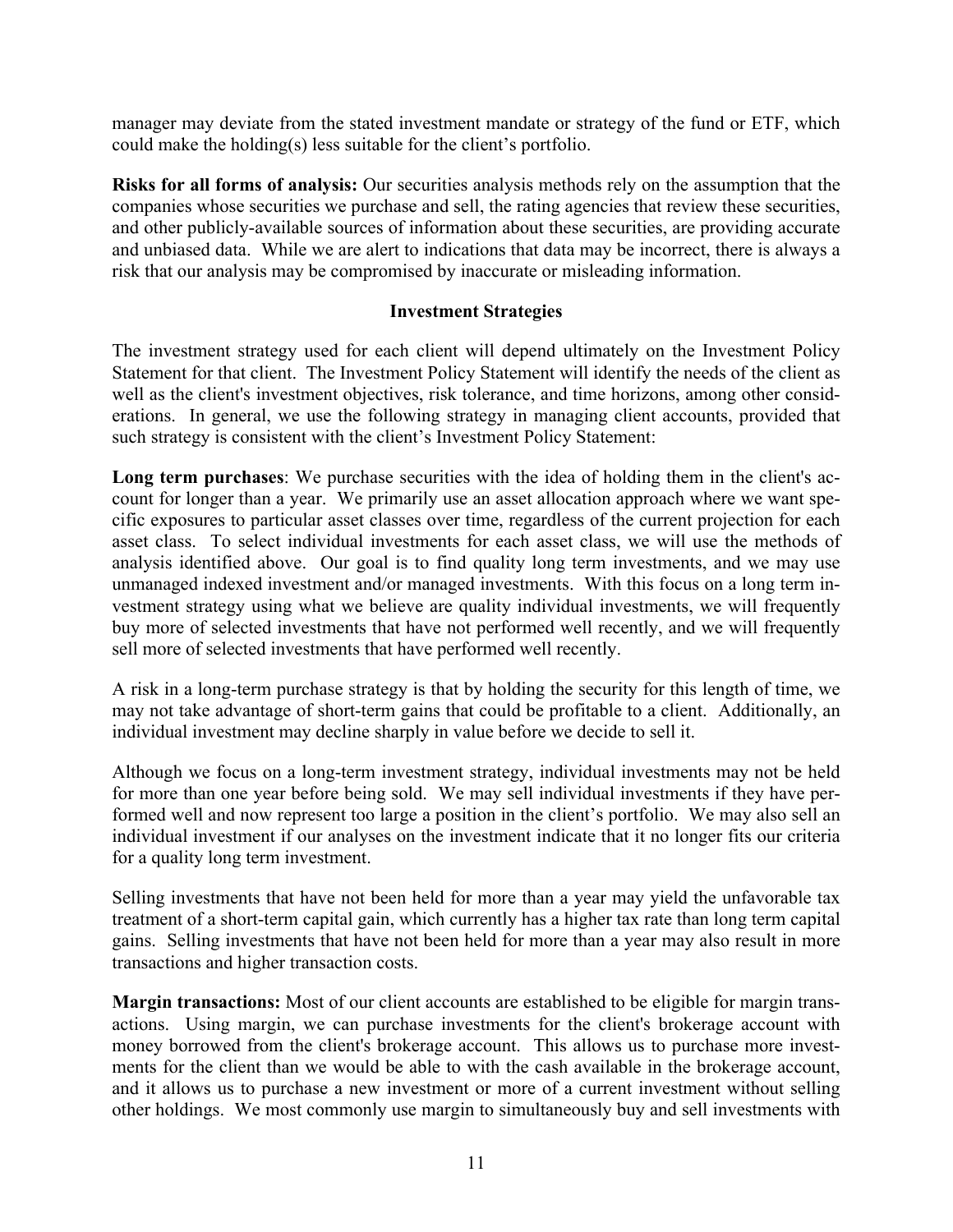different settlement dates and to allow us to defer selling investments when our client needs to withdraw cash from the account.

**Option transactions:** We may use options as an investment strategy. An option is a contract that gives the buyer the right, but not the obligation, to buy or sell an asset (such as a share of stock) at a specific price on or before a certain date. An option, just like a stock or bond, is a security. An option is also a derivative, because it derives its value from an underlying asset.

The two types of options are calls and puts:

- When buying a call option, the purchaser buys the right to buy an asset at a certain price within a specific period of time. We may buy a call if we have determined that the stock will increase substantially before the option expires. Conversely, the seller (or writer) of a call option receives a payment (or premium) for promising to deliver the asset at a specific price within a specific period of time. We may sell (or write) a call option when we do not believe the price of an asset will change much and we want to increase the client's current income.
- When buying a put option, the purchaser buys the right to sell an asset at a certain price within a specific period of time. We may buy a put if we are concerned that the price of the stock will fall before the option expires. Conversely, the seller (or writer) of a put option receives a payment (or premium) for promising to buy an asset at a specific price within a specific period of time. We may sell (or write) a put option when we do not believe the price of an asset will change much and we want to increase the client's current income.

We may use options to speculate on the possibility of a sharp price swing. Or, we may use options to "hedge" a purchase of the underlying security; in other words, we will use an option purchase to limit the potential upside and downside of a security we have purchased for the client's account.

We may use "covered calls", in which we sell a call option on security that the client already owns. In this strategy, the client receives a fee for making the option available, and the person purchasing the option has the right to buy the security from the client at an agreed-upon price.

We may use a "spreading strategy", in which we purchase and sell two or more option contracts for the same underlying security. In one example, we may buy a call option at one strike price and sell a call option at a different strike price. This effectively puts the client on both sides of the market, but with the ability to vary price, time and other factors.

**Risk of Loss**: Securities investments are not guaranteed and the client may lose money on his/her investments. We ask that the client works with us to help us understand his/her tolerance for risk.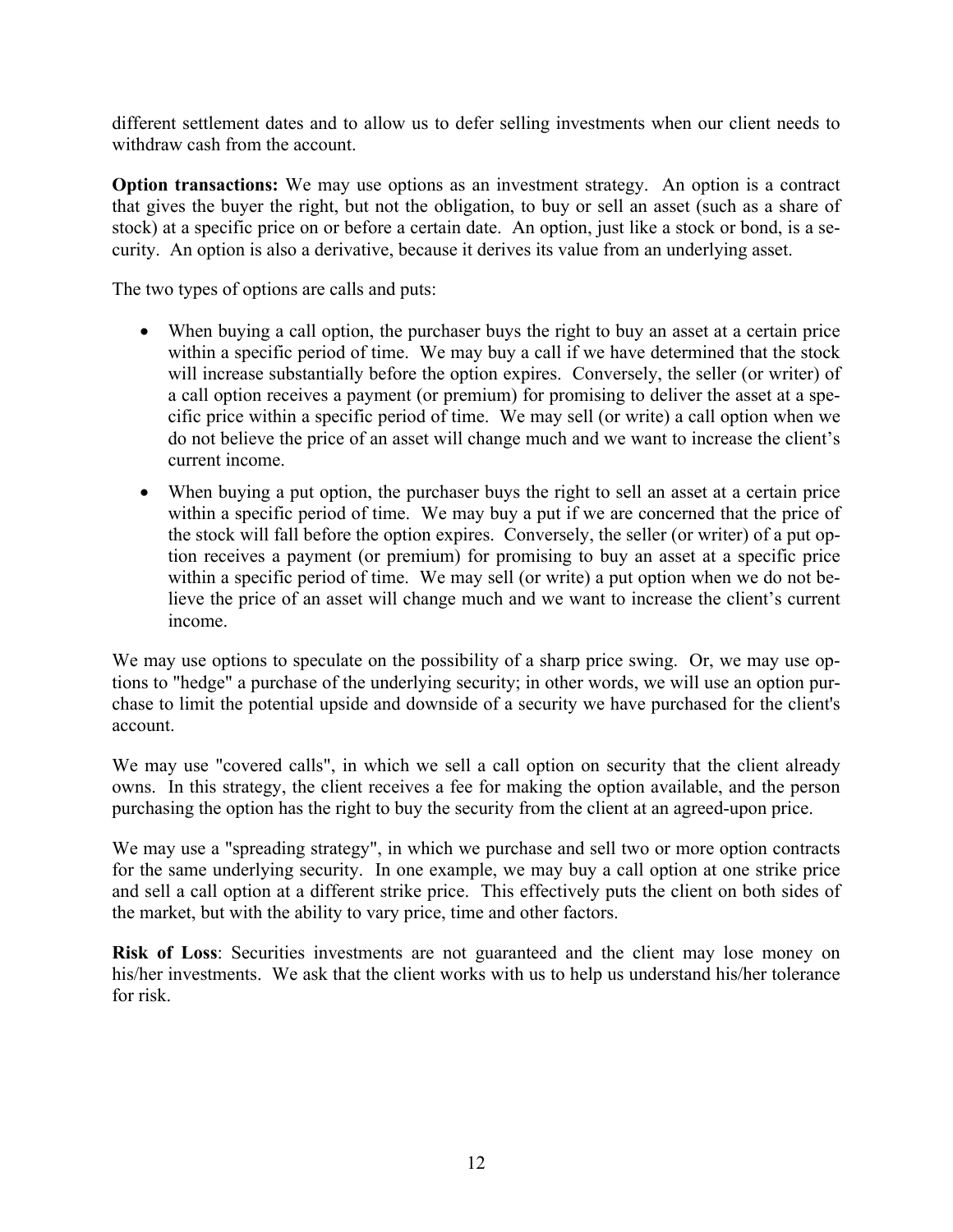# **9. Disciplinary Information**

We are required to disclose any legal or disciplinary events that are material to a client's or prospective client's evaluation of our advisory business or the integrity of our management.

Our firm and our management personnel have no reportable disciplinary events to disclose.

## **10. Other Financial Industry Activities and Affiliations**

Third Millennium Advisors, Inc and its related persons are not engaged in other financial industry activities other than giving investment advice and have no other industry affiliations.

Neither Third Millennium Advisors, Inc. nor its management personnel has a relationship or arrangement with any issuer of securities.

# **11. Code of Ethics, Participation or Interest in Client Transactions, and Personal Trading**

Third Millennium Advisors, Inc. has adopted a Code of Ethics which sets forth high ethical standards of business conduct that we require of our employees. Our code of ethics is based on the principal that our clients' needs and interests come first, before our individual interests, recognizing that we are providing a service to our clients for a fee. Our code of ethics is based on the code of ethics and standards of conduct published by the Certified Financial Planner Board of Standards<sup>1</sup>. Our employees are also expected to comply with all appropriate federal, state, and local laws, regulations, and rules.

Third Millennium Advisors, Inc. and its personnel owe a duty of loyalty, fairness and good faith towards our clients, and have an obligation to adhere not only to the specific provisions of the Code of Ethics but to the general principles that guide the Code. Our code of ethics comprises the following seven principles.

- 1. **Integrity**: Our principals and employees will provide professional services with honesty and candor which must not be subordinated to personal gain and advantage. We are placed in positions of trust by clients, and the ultimate source of that trust is our personal integrity. Integrity cannot co-exist with deceit or subordination of one's principles.
- 2. **Objectivity**: Our principals and employees will provide professional services objectively. Objectivity requires intellectual honesty and impartiality. Regardless of the particular service rendered or the capacity in which it is provided, our principals and employees

<sup>1</sup> https://www.cfp.net/ethics/code-of-ethics-and-standards-of-conduct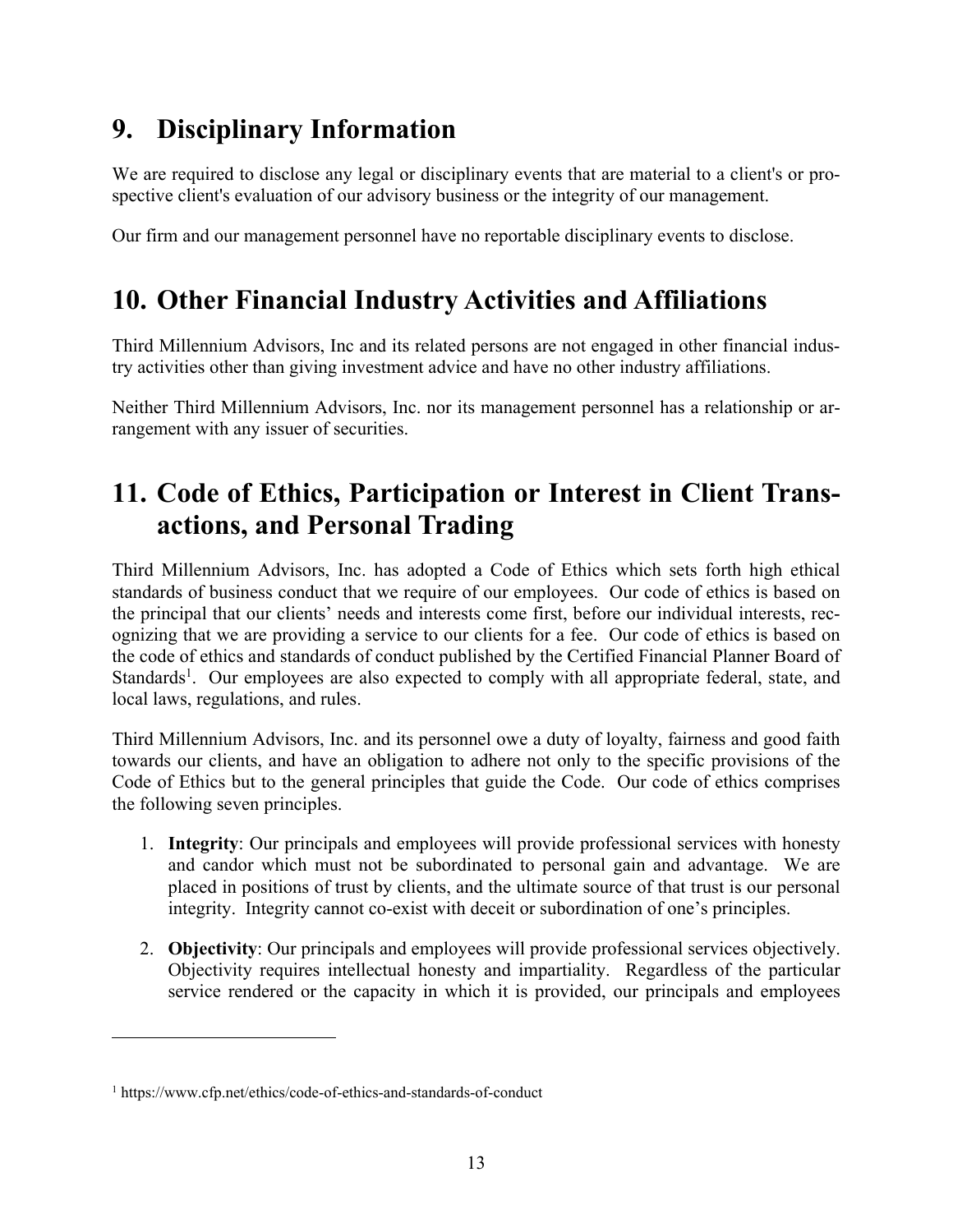will protect the integrity of their work, maintain objectivity, and avoid subordination of their judgment.

- 3. **Competence**: Our principals and employees will maintain the knowledge and skill necessary to provide professional services competently. Competence means attaining and maintaining an adequate level of knowledge and skill, and application of that knowledge and skill in providing services to clients. Competence also includes the wisdom to recognize the limitations of that knowledge and when consultation with other professionals is appropriate or referral to other professionals necessary. Our principals and employees will make a continuing commitment to learning and professional improvement.
- 4. **Fairness**: Our principals and employees will be fair and reasonable in all professional relationships, and they will disclose conflicts of interest. Fairness requires impartiality, intellectual honesty and disclosure of material conflicts of interest. It involves a subordination of one's own feelings, prejudices and desires so as to achieve a proper balance of conflicting interests. Fairness is treating others in the same fashion that you would want to be treated.
- 5. **Confidentiality**: Our principals and employees will protect the confidentiality of all client information. Confidentiality means ensuring that information is accessible only to those authorized to have access. A relationship of trust and confidence with the client can only be built upon the understanding that the client's information will remain confidential.
- 6. **Professionalism**: Our principals and employees will act in a manner that demonstrates exemplary professional conduct. Professionalism requires behaving with dignity and courtesy to clients, fellow professionals, and others in business-related activities.
- 7. **Diligence**: Our principals and employees will provide professional services diligently, in a reasonably prompt and thorough manner, including the proper planning for, and supervision of, the rendering of professional services.

We have established the following policies and procedures to ensure that the personal securities transactions, activities, and interests of our employees will not interfere with (i) making decisions in the best interest of advisory clients and (ii) implementing such decisions while, at the same time, allowing employees to invest for their own accounts.

- 1. No principal or employee of our firm may put his or her own interest above the interest of an advisory client.
- 2. No principal or employee of our firm may buy or sell securities where this decision is based on information received as a result of his or her employment unless the information is also available to the investing public. While we do not believe that we have any particular access to non-public information, all employees are reminded that such information may not be used in a personal or professional capacity.
- 3. It is the expressed policy of our firm that no principal or employee may purchase or sell any security prior to a transaction(s) being implemented for an advisory account. This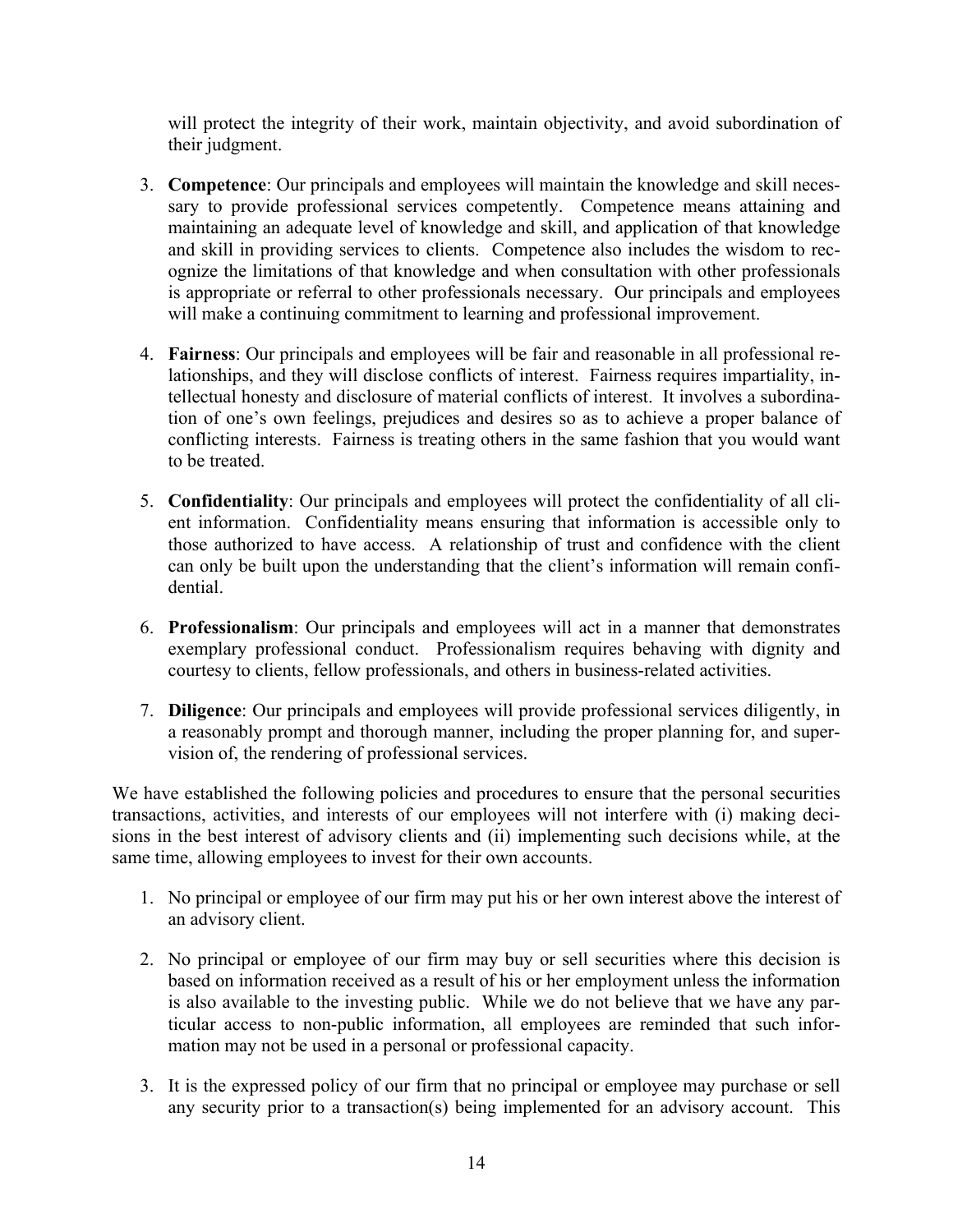prevents such employees from benefiting from transactions placed on behalf of advisory accounts.

- 4. Our principals and employees may buy, hold, or sell for their personal accounts securities identical to or different from those recommended to our clients. Our principals and employees will make available statements of transactions and investment holdings for review and these statements will be reviewed by a principal of the firm at least quarterly.
- 5. When it is in our clients' best interest, we may aggregate trades for multiple accounts, and these accounts may include employee accounts. In these instances, participating accounts will receive an average share price and transaction costs will be shared equally on a pro-rata basis. In the instances where there is a partial fill of a particular aggregated trade, we will allocate all purchases pro-rata, with each account paying the average price. Our employee accounts will be included in the pro-rata allocation.
- 6. Our firm requires prior approval for any IPO or private placement investments made by our principals and employees.
- 7. Our firm will maintain required books and records as specified by our regulatory agencies.
- 8. All clients will be fully informed that related persons may receive separate commission compensation when effecting transactions during the implementation process.
- 9. Clients can decline to implement any advice rendered, except in situations where our firm is granted discretionary authority.
- 10. All of our principals and employees must act in accordance with all applicable Federal and State regulations governing registered investment advisory practices.
- 11. We will deliver our Code of Ethics to each of our principals and employees, and they will acknowledge receipt of the Code of Ethics.
- 12. Each of our principals and employees will report Code of Ethics violations to our senior management.
- 13. Any principal or employee who violates the Code of Ethics, any of the above restrictions, or any federal, state, or local law, regulation, or rule will be subject to the appropriate disciplinary actions, which may termination of employment.

### **12. Brokerage Practices**

As our firm does not have the discretionary authority to determine the broker-dealer to be used or the commission rates to be paid, clients must direct Third Millennium Advisors, Inc as to the broker-dealer to be used.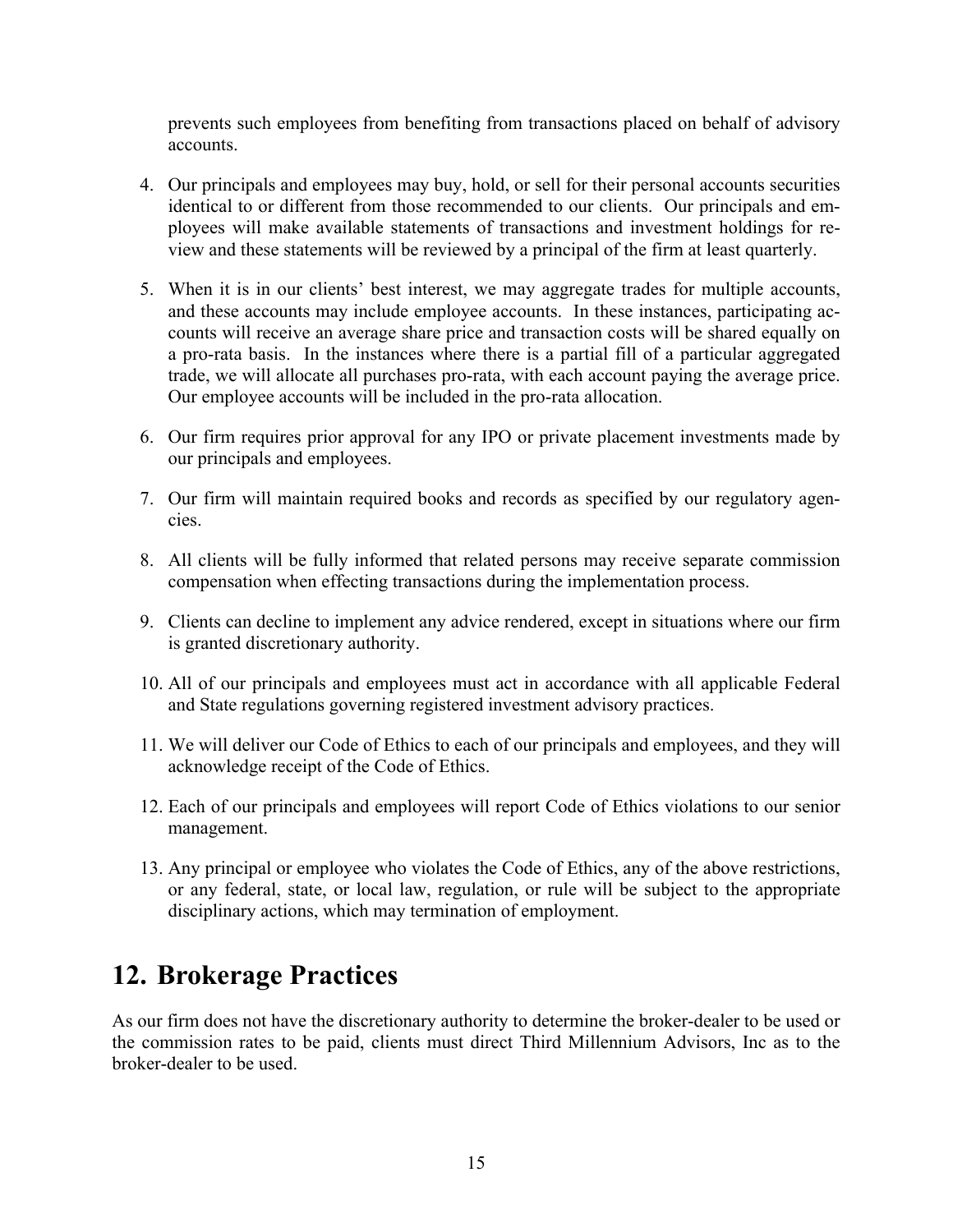Third Millennium Advisors, Inc requests that its clients establish brokerage accounts with the Schwab Institutional division of Charles Schwab & Co., Inc. ("Schwab"), a FINRA registered broker-dealer, member SIPC, to maintain custody of clients' assets and to effect trades for their accounts. Although we recommend that clients establish accounts at Schwab, it is the client's decision to custody assets with Schwab.

Third Millennium Advisors, Inc has evaluated Schwab and believes that it will provide our clients with a blend of better execution services, lower transaction fees, and higher professionalism that will assist our firm to meet our fiduciary obligations to clients. Third Millennium Advisors, Inc is independently owned and operated and not affiliated with Schwab.

Clients should note, while Third Millennium Advisors, Inc has a reasonable belief that Schwab is able to obtain better execution with lower transaction fees, our firm will not be independently seeking best execution price capability through other brokers. Not all advisers request clients to direct them to use a particular broker-dealer.

Schwab provides Third Millennium Advisors, Inc with access to its institutional trading and custody services, beyond those services available to Schwab retail investors. These services generally are available to independent investment advisers on an unsolicited basis, at no charge to them so long as a total of at least \$10 million of the adviser's clients' assets are maintained in accounts at Schwab Institutional. These services are not contingent upon our firm committing to Schwab any specific amount of business (assets in custody or trading commissions). Schwab's brokerage services include the execution of securities transactions, custody, research, and access to mutual funds and other investments that are otherwise available only to institutional investors or would require a significantly higher minimum initial investment.

For our client accounts maintained in its custody, Schwab generally does not charge separately for custody services but is compensated by account holders through commissions and other transaction-related or asset-based fees for securities trades that are executed through Schwab or that settle into Schwab accounts.

Schwab Institutional also makes available to our firm other products and services that benefit Third Millennium Advisors, Inc but may not directly benefit our clients' accounts. Many of these products and services may be used to service all or some substantial number of our client accounts, including accounts not maintained at Schwab.

Schwab's products and services that assist us in managing and administering our clients' accounts include software and other technology that

- provide access to client account data (such as trade confirmations and account statements);
- facilitate trade execution and allocate block trade orders for multiple client accounts;
- provide research, pricing and other market data;
- facilitate payment of our fees from clients' accounts; and
- assist with back-office functions, recordkeeping, and client reporting.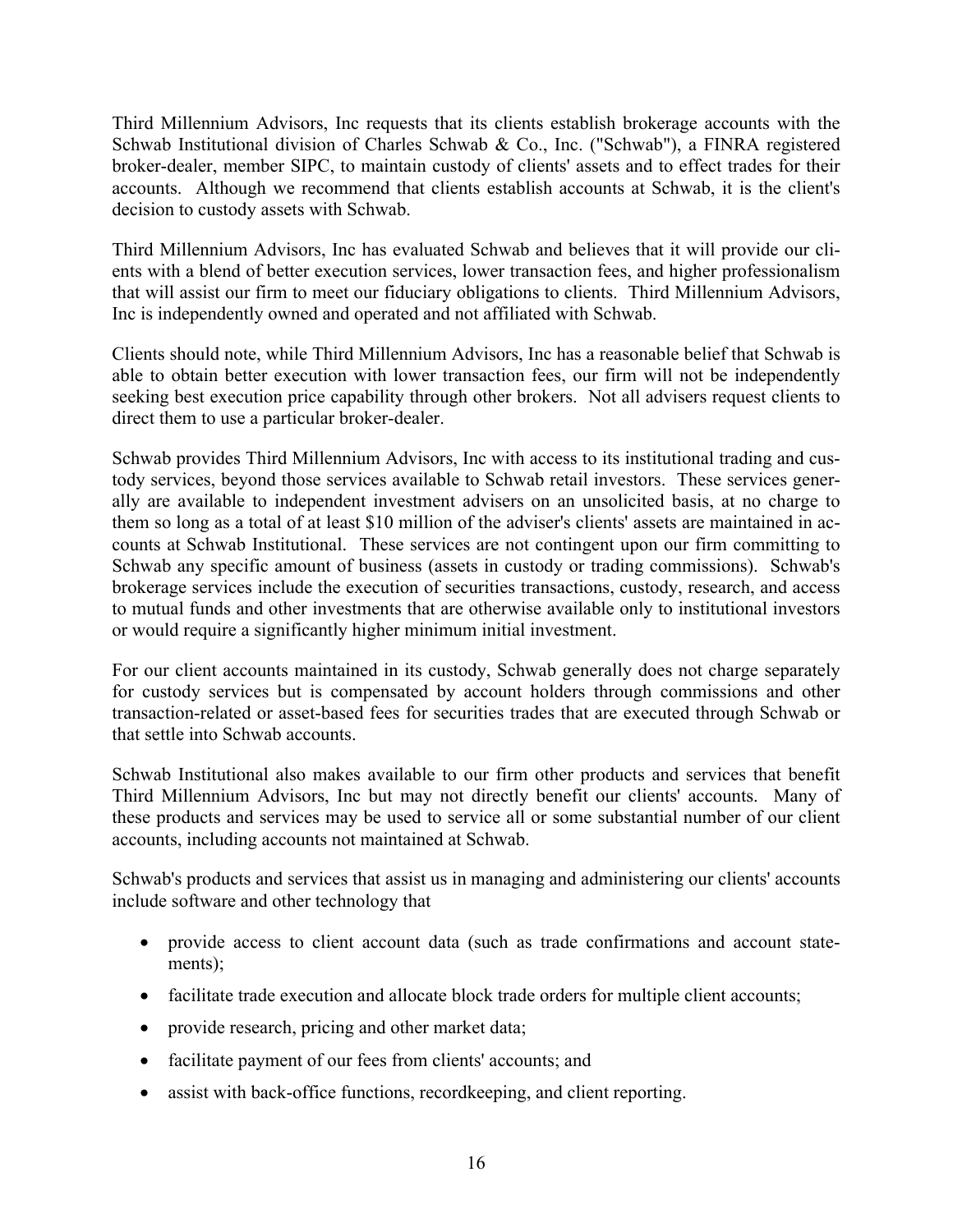Schwab Institutional also offers other services intended to help us manage and further develop our business enterprise. These services may include:

- compliance, legal and business consulting;
- publications and conferences on practice management and business succession; and
- access to employee benefits providers, human capital consultants and insurance providers.

Schwab may make available, arrange and/or pay third-party vendors for the types of services rendered to Third Millennium Advisors, Inc. Schwab Institutional may discount or waive fees it would otherwise charge for some of these services or pay all or a part of the fees of a third-party providing these services to our firm. Schwab Institutional may also provide other benefits such as educational events or occasional business entertainment of our personnel. In evaluating whether to recommend or require that clients custody their assets at Schwab, we may take into account the availability of some of the foregoing products and services and other arrangements as part of the total mix of factors we consider and not solely on the nature, cost or quality of custody and brokerage services provided by Schwab, which may create a potential conflict of interest.

We reserve the right to decline acceptance of any client account for which the client directs the use of a broker other than Schwab if we believe that this choice would hinder our fiduciary duty to the client and/or our ability to service the account. In directing the use of Schwab, it should be understood that Third Millennium Advisors, Inc will not have authority to negotiate commissions or to necessarily obtain volume discounts, and best execution may not be achieved. In addition, a disparity in commission charges may exist between the commissions charged to the client and those charged to other clients (who may direct the use of another broker).

Third Millennium Advisors, Inc will block trades where possible and when advantageous to its clients. Block trades allow Third Millennium Advisors, Inc. to buy or sell the same security for a number of client accounts at the same time. In general, Third Millennium Advisors, Inc. will use block trades to provide a more equitable execution of trades made for the same security in multiple accounts. Third Millennium Advisors, Inc. will use block trades subject to the following conditions.

- 1. Transactions for any client account may not be aggregated for execution if the practice is prohibited by or inconsistent with the client's advisory agreement with Third Millennium Advisors, Inc.
- 2. Prior to entry of a block order, Third Millennium Advisors, Inc. will identify each client account participating in the order and the number of shares to be purchased for that account.
- 3. The actual number of shares purchased in the block trade will be allocated to the individual client accounts in a prorata basis. Each client account will receive the average price for the security purchased in the block trade.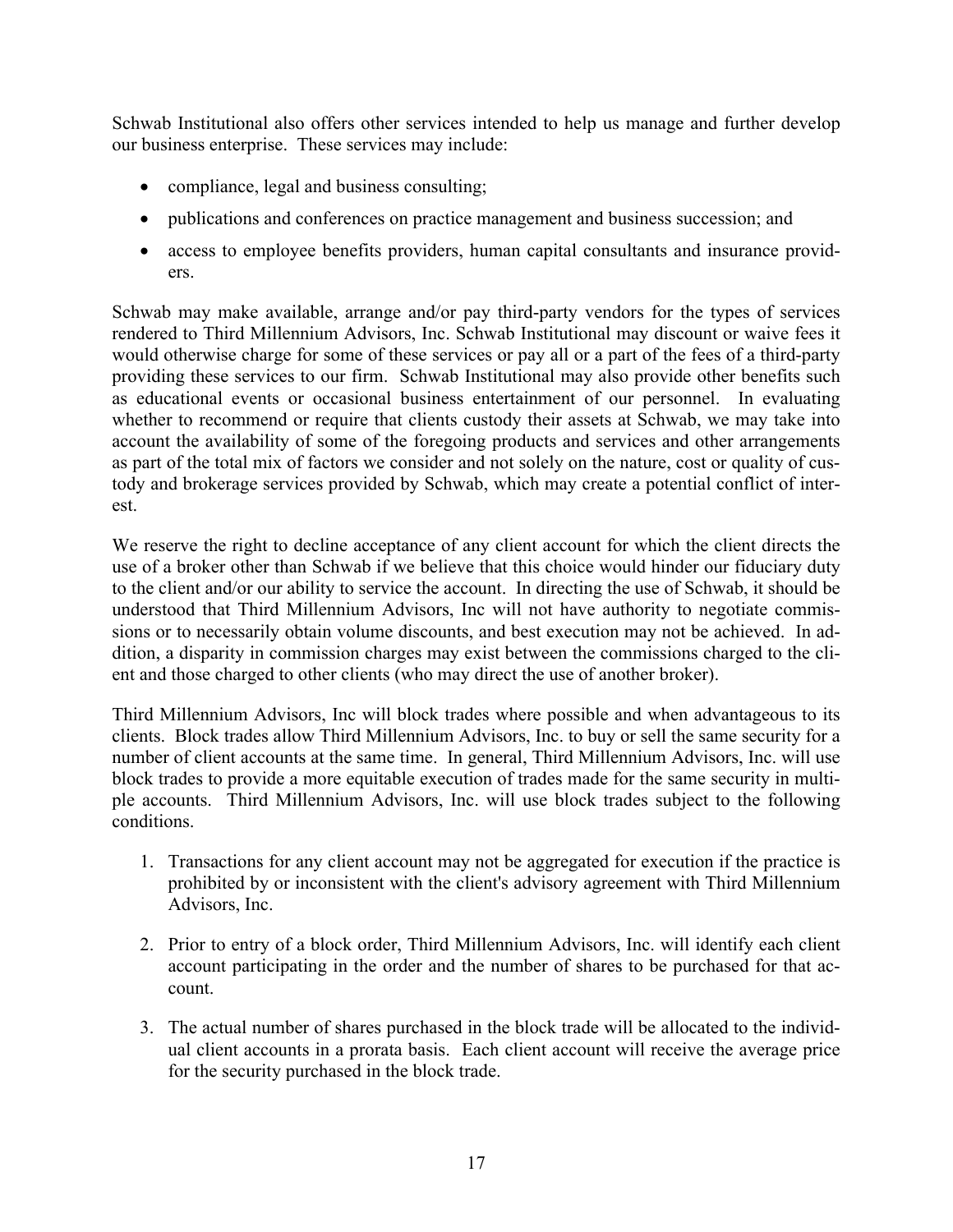- 4. Third Millennium Advisors, Inc. will not favor any client or account over another client or account.
- 5. Third Millennium Advisors, Inc. will notify Schwab of the final allocation for the block trade on the day the trade is executed. These allocations will settle to each account individually.
- 6. For block trades placed through Schwab, Schwab will charge each account its normal transaction fees based on the quantity of securities allocated to that account.

## **13. Review of Accounts**

#### **Investment Supervisory Services ("ISS") Individual Portfolio Management**

**Reviews**: While the underlying securities within Individual Portfolio Management Services accounts are continually monitored, these accounts are reviewed at least quarterly. Accounts are reviewed in the context of each client's stated investment objectives and guidelines. More frequent reviews may be triggered by material changes in variables such as the client's individual circumstances, or the market, political or economic environment.

These accounts are reviewed by: William Wesley Cameron, President.

**Reports**: In addition to the monthly statements and confirmations of transactions that clients receive from their broker-dealer, we provide quarterly written reports summarizing account performance, balances and holdings.

#### **Financial Planning Services**

**Reviews**: While reviews may occur at different stages depending on the nature and terms of the specific engagement, typically no formal reviews will be conducted for Financial Planning clients unless otherwise contracted for.

**Reports**: Financial Planning clients will receive a completed written financial plan. Additional reports will not typically be provided unless otherwise contracted for.

#### **Consulting Services**

**Reviews**: While reviews may occur at different stages depending on the nature and terms of the specific engagement, typically no formal reviews will be conducted for Consulting Services clients unless otherwise contracted for. Such reviews will be conducted by the client's account representative.

**Reports**: These client accounts will receive written reports as contracted for at the inception of the advisory engagement.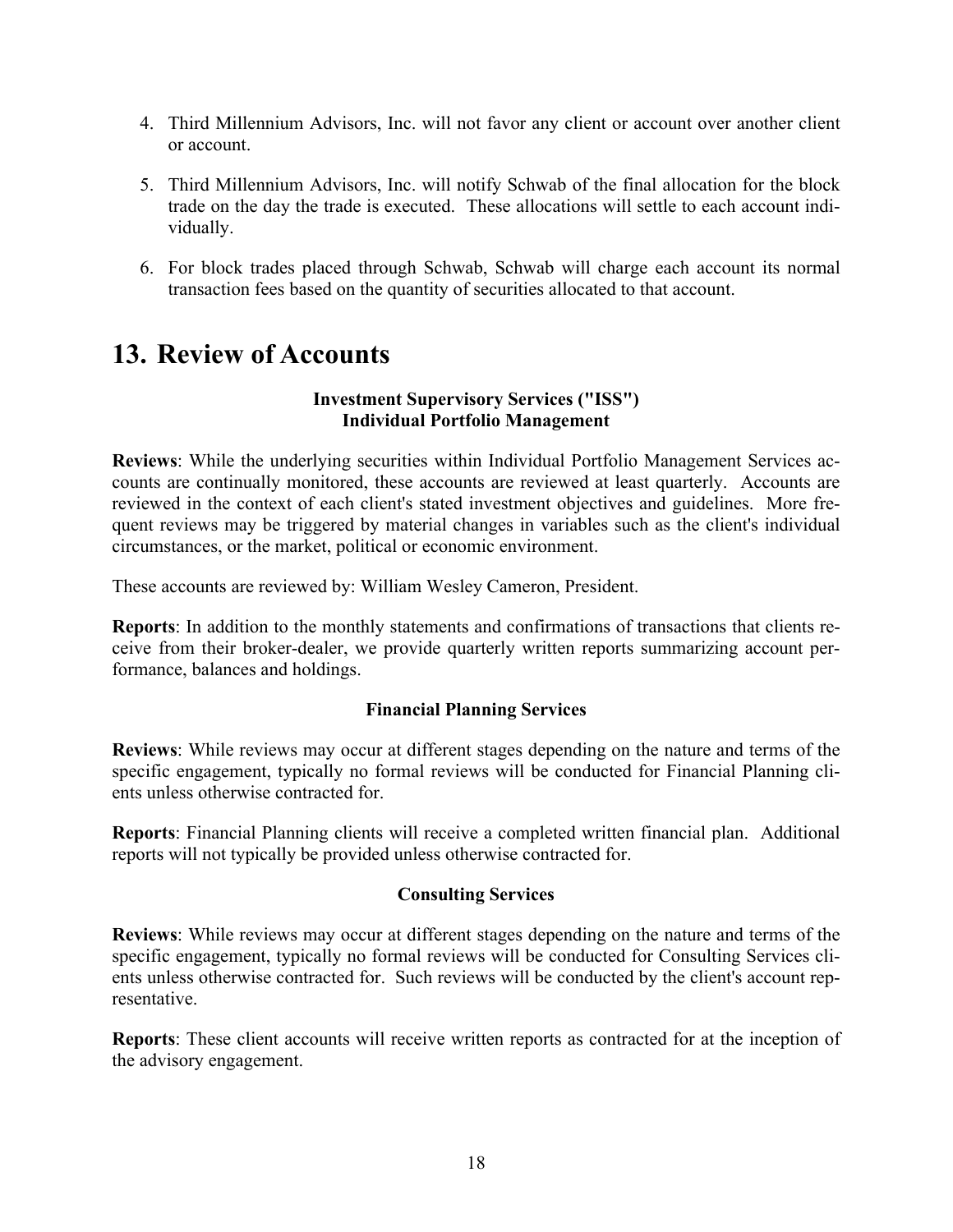# **14. Client Referrals and Other Compensation**

It is Third Millennium Advisors, Inc's policy not to engage solicitors or to pay related or nonrelated persons for referring potential clients to our firm.

We receive an economic benefit from Schwab in the form of the support products and services it makes available to us and other independent investment advisors whose clients maintain their accounts at Schwab. These products and services, how they benefit us, and the related conflicts of interest are described above (see Item 12 – Brokerage Practices). The availability to us of Schwab's products and services is not based on us giving particular investment advice, such as buying particular securities for our clients.

## **15. Custody**

All of our client accounts are and will continue to be held at a qualified custodian in separate accounts for each client under that client's name. Clients or an independent authorized representative of the client will establish the accounts directly with the custodian although we may prepare the account applications for the client.

Government regulations have defined custody as having access to or control over client funds and/or securities. These regulations consider our ability to have our invoices paid directly from client accounts to be a form of custody. As previously disclosed in the Fees and Compensation section of this Brochure, our firm does debit advisory fees directly from client accounts when authorized by the client. This is the only form of custody that we will maintain.

As part of this billing process, we inform the custodian of the amount of our fees to be deducted from each client's account at the same time that we prepare and mail our invoice to you. On at least a quarterly basis, the custodian is required to send to you a statement showing all transactions within the account during the reporting period.

Because the custodian does not calculate the amount of the fee to be deducted, it is important for you to carefully review your invoice to verify the accuracy of the calculation, and you should compare your invoice to your account statement to ensure that the correct amount is deducted from your account. You should contact us directly if you believe that there may be an error in your statement. You should also compare your account statements to the portfolio performance reports that we produce.

We execute trades in our client accounts under a limited power of attorney authorized and signed by the client. We can request money movements between accounts for the same client under standing letters of authorization signed by the client. These are not considered forms of custody. The client must submit directly to the custodian requests to deliver of assets from his/her account to a differently titled account (e.g., charitable donations of appreciated securities) although we may prepare the appropriate forms for the client.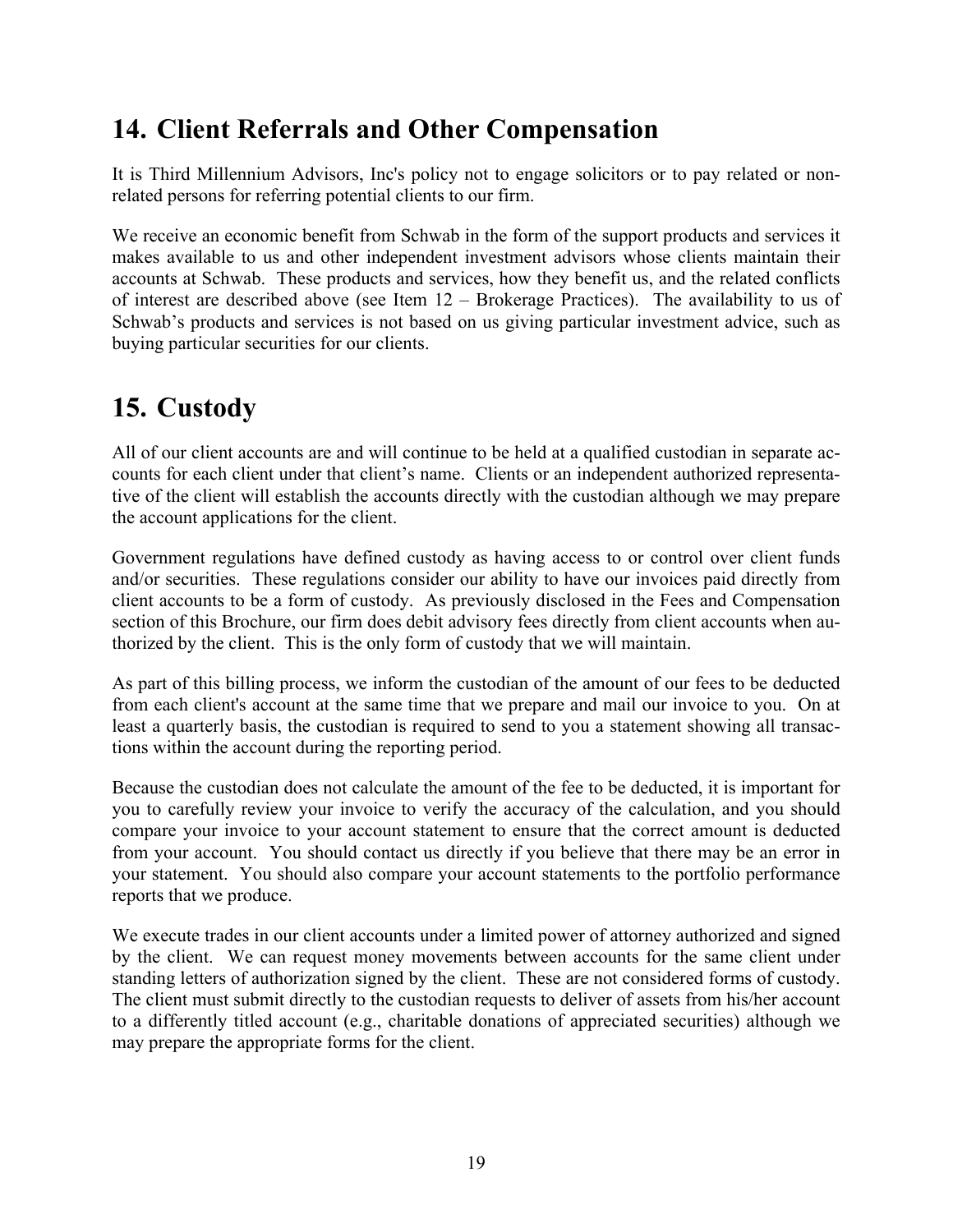# **16. Investment Discretion**

Clients may hire us to provide discretionary asset management services, in which case we may place trades in a client's account without contacting the client prior to each trade to obtain the client's permission.

Our discretionary authority includes the ability to do the following without contacting the client:

- determine the security to buy or sell; and/or
- determine the amount of the security to buy or sell

Clients give us discretionary authority when they sign a discretionary investment management agreement with our firm. The clients may limit this authority by giving us written instructions. Clients may also change/amend such limitations by once again providing us with written instructions.

## **17. Voting Client Securities**

As a matter of firm policy, we do not vote proxies on behalf of clients even though our firm may provide investment advisory services relative to these securities in client accounts. Therefore, each client maintains exclusive responsibility for: (1) voting the proxies solicited by issuers of securities beneficially owned by the client, and (2) making all elections relative to any mergers, acquisitions, tender offers, bankruptcy proceedings or other type events pertaining to the client's investments. Clients are responsible for instructing each custodian of the assets, to forward to the client copies of all proxies and shareholder communications relating to the client's investment assets.

We may provide clients with consulting assistance regarding proxy issues if they contact us with questions at our principal place of business.

### **18. Financial Information**

Under no circumstances do we require or solicit payment of fees in excess of \$500 per client more than six months in advance of services rendered. Therefore, we are not required to include a financial statement.

As an advisory firm that maintains discretionary authority for client accounts, we are also required to disclose any financial condition that is reasonably likely to impair our ability to meet our contractual obligations. Third Millennium Advisors, Inc has no additional financial circumstances to report.

Third Millennium Advisors, Inc has not been the subject of a bankruptcy petition at any time.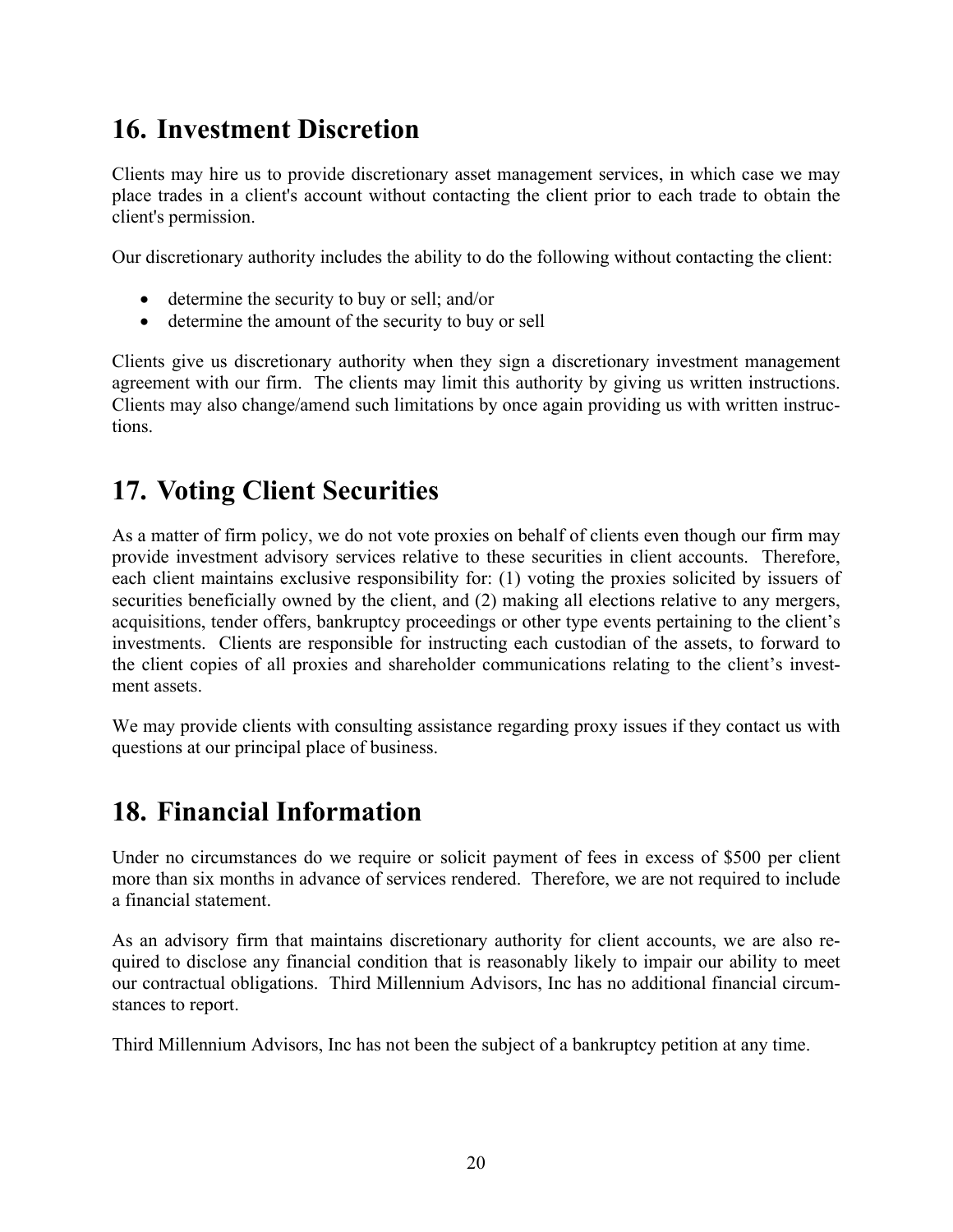# **19. Requirements for State-Registered Advisers**

The following individuals are the principal executive officers and management persons of Third Millennium Advisors, Inc:

William Wesley Cameron, President

There is a Brochure Supplement for each of these individuals. The Brochure Supplement provides information on the formal education and business background for each of these individuals.

Please see section 10. Other Financial Industry Activities and Affiliations, for information regarding other business activities of Third Millennium Advisors, Inc and its management personnel.

Neither Third Millennium Advisors, Inc nor its supervised persons is compensated for advisory services with performance-based fees.

Third Millennium Advisors, Inc is required to disclose all material facts regarding certain legal or disciplinary events pertaining to arbitration awards or other civil, regulatory or administrative proceedings in which it or its management personnel were found liable or against whom an award was granted. Third Millennium Advisors, Inc and its management personnel have no reportable disciplinary events to disclose.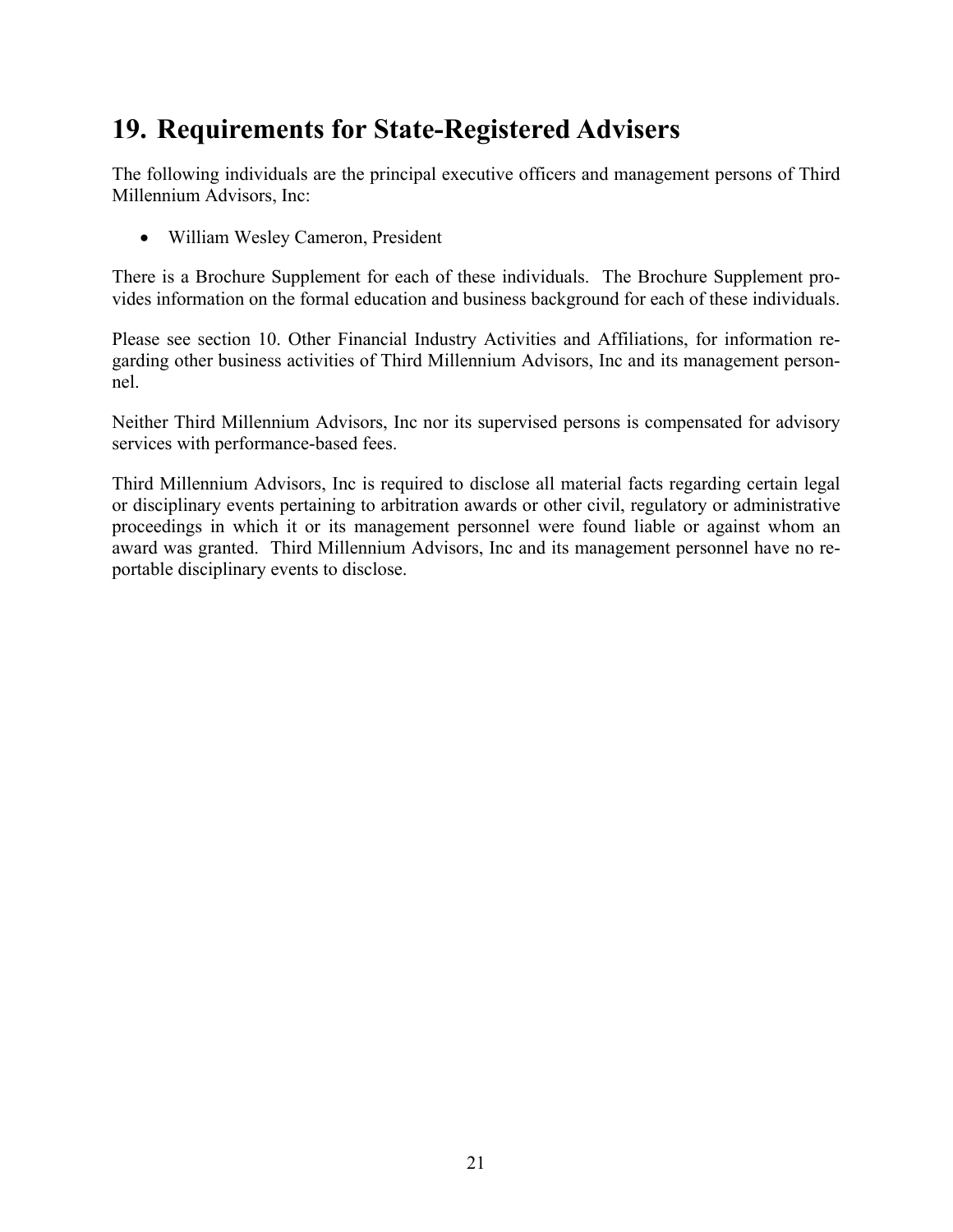# **Disclosures for Supervised Personnel**

**Part 2B of Form ADV: Brochure Supplement** 

# **William Wesley Cameron**

Third Millennium Advisors, Inc. 4493 Stony Point Road Barboursville, Virginia 22923 Telephone: 434-975-6760

Email: wwc@tma-inc.com Web Address: www.tma-inc.com

March 31, 2022

This brochure supplement provides information about William Wesley Cameron and supplements the firm brochure for the Third Millennium Advisors, Inc. You should have received a copy of that brochure. Please contact William Wesley Cameron at 434- 975-6760 or at wwc@tma-inc.com if you did not receive the firm brochure for Third Millennium Advisors, Inc. or if you have any questions about the contents of this supplement.

You can find additional information about William Wesley Cameron at www.adviserinfo.sec.gov, the website for the U.S. Securities and Exchange Commission. You can search this site by a unique identifying number, known as a CRD number. The CRD number for William Wesley Cameron is 2360063.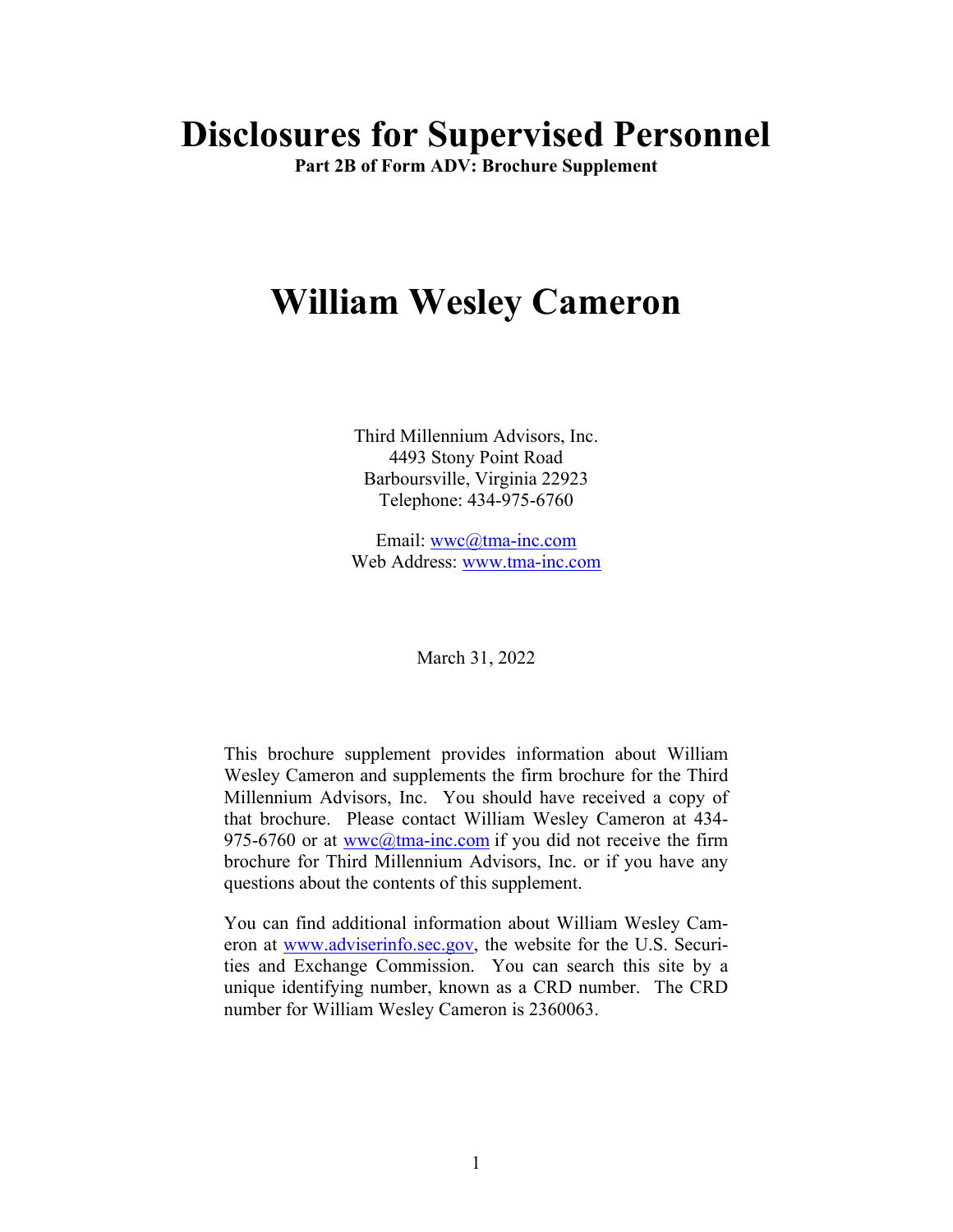#### **Full Legal Name**: William Wesley Cameron

**Born**: 1953

#### **Education**

- The Wharton School, University of Pennsylvania; MBA, Finance; 1978
- Tulane University; BSE, Electrical Engineering; 1974

### **Business Experience**

- Third Millennium Advisors, Inc.; President and Director; from 6/1997 to Present
- Blair Cameron Associates, LLC; Member; from 12/1998 to 12/2005
- Independent Insurance Agent; Independent Insurance Agent; from 7/1993 to 3/2014
- The Acacia Group; Account Manager; from 7/1993 to 6/1997
- Independent Consultant; Consultant; from 8/1987 to 12/1998
- American Management Systems, Inc.; Principal; from 7/1978 to 8/1987
- International Business Machines Corp.; Electrical Engineer; from 7/1974 to 7/1976

### **Designations**

Mr. Cameron has earned the following designation(s) and is in good standing with the granting authority:

- CERTIFIED FINANCIAL PLANNER<sup>TMi</sup>; Certified Financial Planner Board of Standards; 1993.
- Licensed Insurance Consultant Life and Health, 2014
- Licensed Insurance Consultant Property and Casualty, 2014

### **Disciplinary Information**

Mr. Cameron has no reportable disciplinary history.

### **Other Business Activities**

- A. Investment-Related Activities
	- 1. Mr. Cameron is not engaged in any other investment related activities.
- B. Non Investment-Related Activities
	- 1. Mr. Cameron is not engaged in any other business or occupation that provides substantial compensation or involves a substantial amount of his time.

### **Additional Compensation**

Mr. Cameron does not receive any economic benefit from a non-advisory client for the provision of advisory services.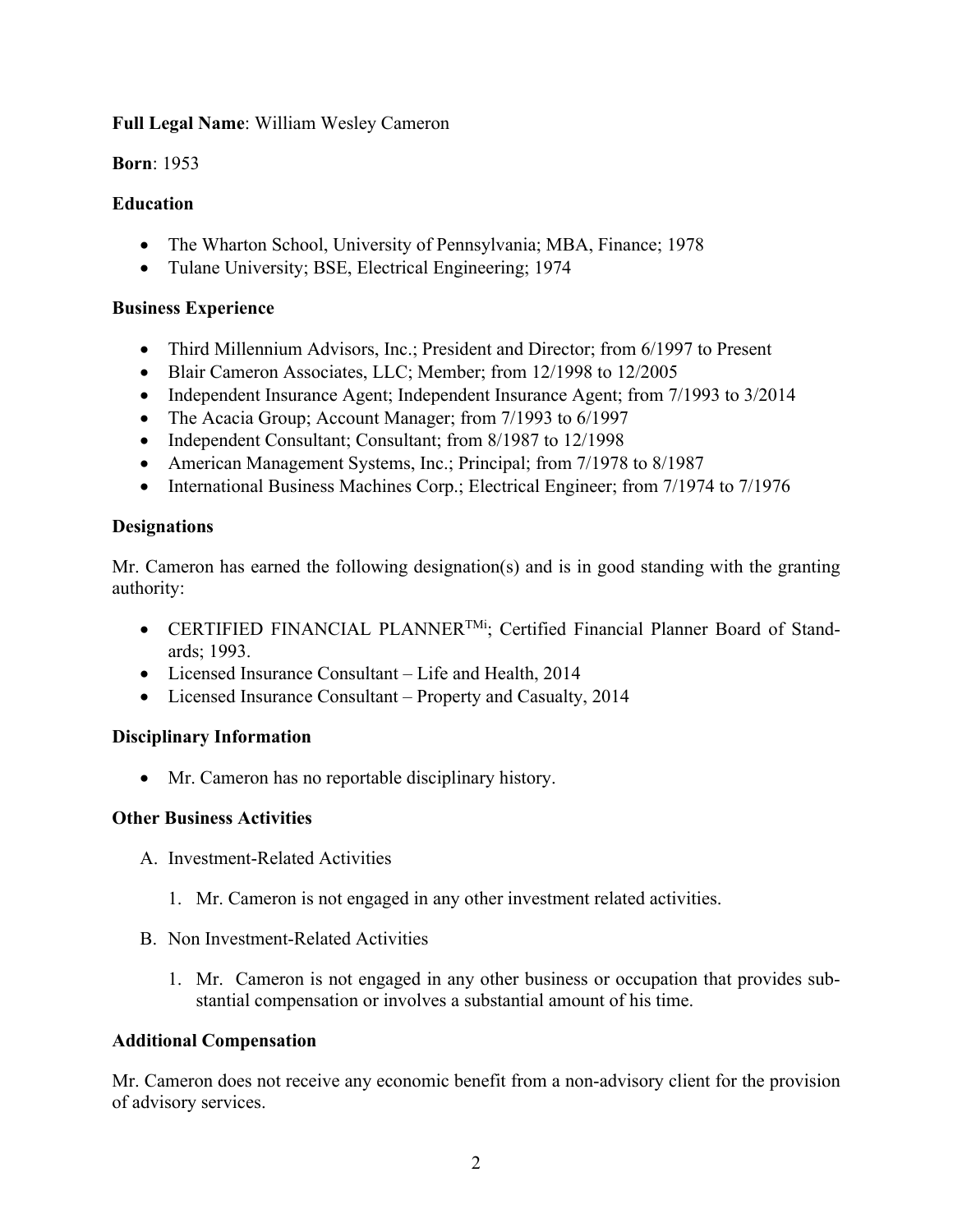#### **Supervision**

Mr. Cameron is the sole officer and employee of Third Millennium Advisors, Inc.

#### **Requirements for State-Registered Advisers**

- A. Additional Disciplinary History
	- 1. Mr. Cameron has no additional reportable disciplinary history.
- B. Bankruptcy History
	- 1. Mr. Cameron has not been the subject of a bankruptcy petition.

To attain the right to use the CFP® marks, an individual must satisfactorily fulfill the following requirements:

- Education Complete an advanced college-level course of study addressing the financial planning subject areas that CFP Board's studies have determined as necessary for the competent and professional delivery of financial planning services, and attain a Bachelor's Degree from a regionally accredited United States college or university (or its equivalent from a foreign university). CFP Board's financial planning subject areas include insurance planning and risk management, employee benefits planning, investment planning, income tax planning, retirement planning, and estate planning;
- Examination Pass the comprehensive CFP® Certification Examination. The examination, administered in 10 hours over a two-day period, includes case studies and client scenarios designed to test one's ability to correctly diagnose financial planning issues and apply one's knowledge of financial planning to real world circumstances;
- Experience Complete at least three years of full-time financial planning-related experience (or the equivalent, measured as 2,000 hours per year); and
- Ethics Agree to be bound by CFP Board's Standards of Professional Conduct, a set of documents outlining the ethical and practice standards for CFP® professionals.

Individuals who become certified must complete the following ongoing education and ethics requirements in order to maintain the right to continue to use the CFP® marks:

- Continuing Education Complete 30 hours of continuing education hours every two years, including two hours on the Code of Ethics and other parts of the Standards of Professional Conduct, to maintain competence and keep up with developments in the financial planning field; and
- Ethics Renew an agreement to be bound by the Standards of Professional Conduct. The Standards prominently require that CFP® professionals provide financial planning services at a fiduciary standard of care.

i The CERTIFIED FINANCIAL PLANNER™, CFP® and federally registered CFP (with flame design) marks (collectively, the "CFP® marks") are professional certification marks granted in the United States by Certified Financial Planner Board of Standards, Inc. ("CFP Board").

The CFP® certification is a voluntary certification; no federal or state law or regulation requires financial planners to hold CFP® certification. It is recognized in the United States and a number of other countries for its (1) high standard of professional education; (2) stringent code of conduct and standards of practice; and (3) ethical requirements that govern professional engagements with clients. Currently, more than 68,000 individuals have obtained CFP® certification in the United States.